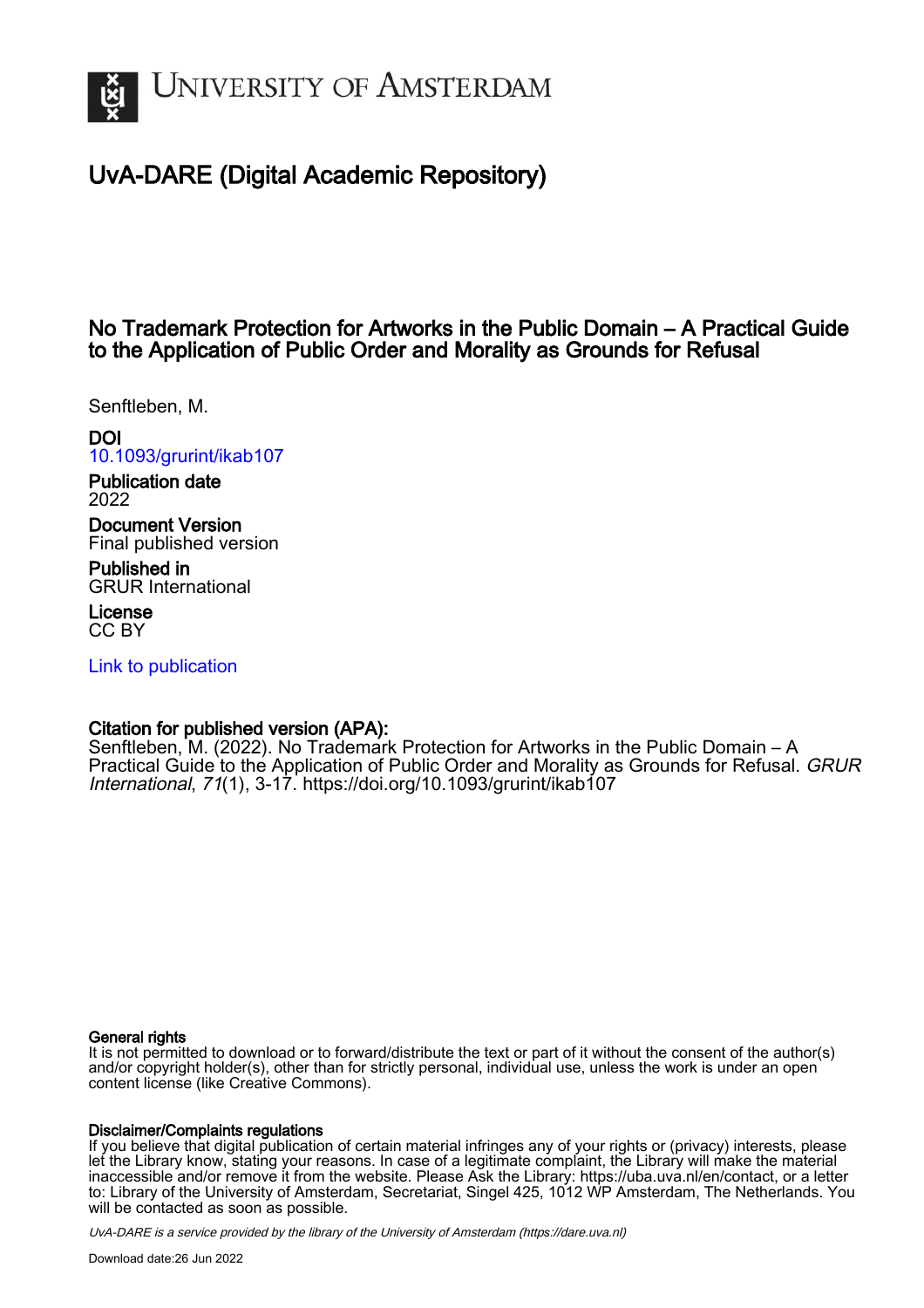

doi: 10.1093/grurint/ikab107 Advance Access Publication Date: 12 August 2021 Article

#### MARTIN SENFTLEBEN\*

# No Trademark Protection for Artworks in the Public Domain – A Practical Guide to the Application of Public Order and Morality as Grounds for Refusal

With its 2017 landmark decision in Vigeland, the Court of Justice of the European Free Trade Association States (EFTA Court) has paved the way for the invocation of public order and morality as grounds for refusal when trademark protection is sought for cultural expressions in the public domain. Dealing with an attempt to register artworks of the famous Norwegian sculptor Gustav Vigeland as trademarks, the EFTA Court took this step to safeguard the public domain status of literary and artistic works after the expiry of copyright, shield cultural creations against 'commercial greed' and ensure the freedom of the arts.<sup>1</sup> Trademark examiners and judges seeking to follow in the footsteps of the EFTA Court, however, may find it difficult to operationalize the Vigeland criteria and put corresponding arguments for refusal into practice. Against this background, the following analysis provides guidelines for the practical application of public order and morality arguments in cultural heritage cases. It describes problems arising from the grant of trademark rights in cultural public domain material (Section I) and the traditional reluctance of trademark offices and courts to rely on public order and morality considerations in this context (Section II). After this statement of the problem, the criteria following from the Vigeland decision will be introduced (Section III) before we explore the practical implementation of the EFTA Court's morality (Section IV) and public order (Section V) arguments in more detail. The final Section VI summarizes the results of the analysis.

#### I. Introduction

Article 7(1)(f) of the EU Trade Mark Regulation  $(EUTMR)^2$  and Art.  $4(1)(f)$  of the Trade Mark Directive  $(TMD)^3$  bar from registration trademarks 'which are contrary to public policy or to accepted principles of morality.' Experiences with this ground for refusal, however, show that judges and examiners may be hesitant to argue that considerations of public order or morality militate against the grant of trademark rights to signs with cultural significance. In the Winston Churchill decision, for example, the Dutch Supreme Court rejected the argument that registration of the name and portrait of Winston Churchill as a trademark for cigars was contrary to morality or public order.<sup>4</sup> The Court found that, even though some may perceive the use of Churchill's name and portrait for tobacco marketing as vulgar, others may find it acceptable. Moreover, use for this purpose may keep the memory of this popular statesman alive.<sup>5</sup> The German Federal Patent Court also rejected the public order and morality argument in respect of an attempt to register the Mona Lisa as a trademark. Instead, the Court assumed a lack of distinctive character and denied trademark protection for this reason.<sup>6</sup> A similar pattern arose in the more recent Nachtwacht (Night Watch) decision of the Court of Appeals of The Hague. The case concerned an application to register the famous painting by Rembrandt van Rijn as a trademark for the marketing of the chemical element strontium. Despite the fact that use of the Night Watch in respect of this chemical product seemed rather exotic, the Court arrived at the conclusion that the painting could not be deemed inherently distinctive. It lent weight to the fact that the Benelux Office for Intellectual Property had demonstrated that the Night Watch had been used frequently as a decorative element on various goods.<sup>7</sup> On this basis, the Court concluded that the average consumer of strontium would immediately recognize a reproduction of the Night Watch on the packaging of strontium as one of the most famous paintings of the world and fail to understand that the sign was intended to indicate the commercial origin of the goods. The consumer would perceive the sign as a mere decoration.<sup>8</sup> Like the German Federal Patent Court in Mona Lisa, the Court of Appeals of The Hague saw no need to base its rejection of trademark rights not only on a lack of distinctiveness but also on a conflict with ordre public.

<sup>\*</sup> Professor of Intellectual Property Law and Director, Institute for Information Law (IViR), University of Amsterdam.

<sup>1</sup> EFTA Court, 6 April 2017, Case E-5/16 Municipality of Oslo ('Vigeland'), paras 65-66 and 92-96.

<sup>2</sup> Regulation (EU) 2017/1001 of the European Parliament and of the Council of 14 June 2017 on the European Union trade mark (codification) [2017] OJ L 154/1.

<sup>3</sup> Directive (EU) 2015/2436 of the European Parliament and of the Council of 16 December 2015 to approximate the laws of the Member States relating to trade marks [2015] OJ L336/1.

<sup>4</sup> Dutch Supreme Court, 28 October 1948, [1949] Bijblad bij de industriële eigendom 24 – Bureau I.E. v Churchill's Cigars ('Winston Churchill'). 5 ibid.

<sup>6</sup> German Federal Patent Court, 25 November 1997, Case 24 W (pat) 188/96, [1998] GRUR 1022-1023 – Mona Lisa.

<sup>7</sup> Court of Appeals of The Hague, 29 August 2017, Case 200.205.771/ 01 Chiever v Benelux-Organisatie voor de Intellectuele Eigendom ('Nachtwacht') ECLI:NL:GHDHA:2017:2446, para 12. 8 ibid para 12.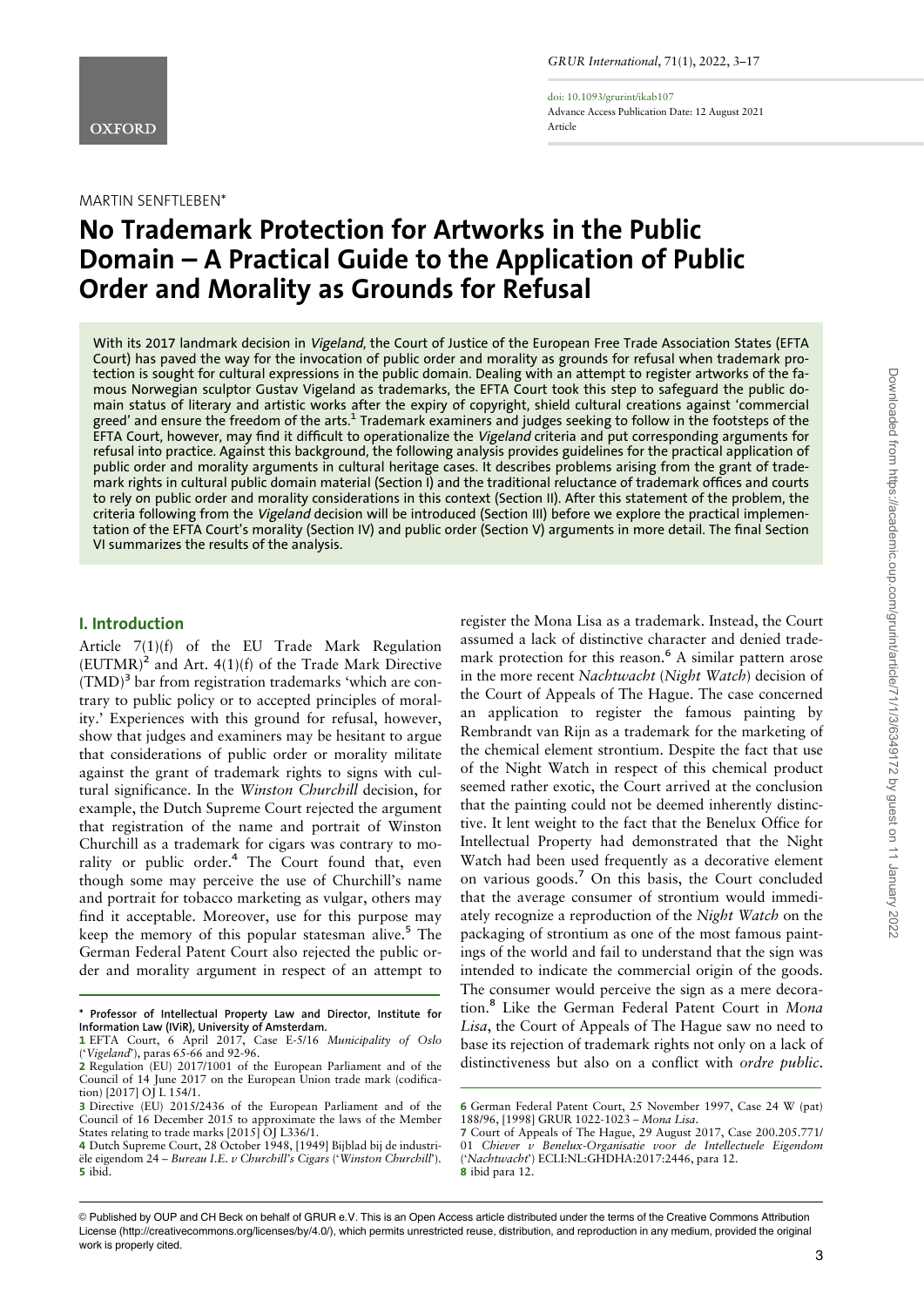The Benelux Office for Intellectual Property had explicitly invoked this additional ground for refusal.<sup>9</sup> Nonetheless, the Court refrained from a discussion of a conflict with public policy or accepted principles of morality even though it was fully aware that a denial of rights because of a lack of distinctive character would leave open the backdoor of acquiring distinctiveness – and trademark protection – as a consequence of use in the course of trade.<sup>10</sup>

The latter feature of trademark law – the option of acquiring trademark rights to cultural heritage material through continuous use in trade – is worrisome when the registration of cultural heritage material as trademarks is seen as an act of re-monopolizing and misappropriating cultural expressions that should remain free as sources of inspiration and building blocks of new literary and artistic productions.<sup>11</sup> From this perspective, the rejection of public policy and principles of morality as further grounds for refusal in Mona Lisa and Nachtwacht has far-reaching consequences. The exclusion of cultural heritage signs on the ground of a lack of distinctive character following from the painting's widespread use in advertising is weak because cultural signs can acquire distinctive character as a result of use in trade.<sup>12</sup> The decisions of the German Federal Patent Court and the Court of Appeals of The Hague allow the possibility of overcoming the obstacle to registration through intensive use in product marketing and advertising. Once consumers have been taught to perceive the Mona Lisa and the Night Watch as source identifiers referring to the applicant's enterprise, a registration of the famous paintings becomes possible. Furthermore, the assessment of distinctive character may differ from trademark examiner to trademark examiner. The verdict of a lack of distinctive character in the Benelux, for instance, did not prevent the EUIPO from assuming inherent distinctive character and granting EUwide trademark rights to the Night Watch for the sale of strontium.<sup>13</sup> An exclusion based on a conflict with public policy and principles of morality would be more robust. Proof of the acquisition of distinctive character through use is not sufficient to surmount this registration hurdle. In contrast to a refusal based on a lack of distinctiveness, the rejection of trademark rights on the ground that the application is contrary to public policy or accepted principles of morality leads to an outright exclusion – irrespective of whether the painting is distinctive or not. Instead

of following this secure route, the German Federal Patent Court and the Court of Appeals of The Hague deemed it sufficient to rely on the basic requirement of distinctive character. Hence, they failed to permanently eliminate the risk of a removal of the Mona Lisa and the Night Watch from the public domain.

#### II. Roots of the problem

The Mona Lisa and Nachtwacht decisions seem grounded in traditional assumptions about the field of application of public order and morality as grounds for refusal.<sup>14</sup> The guidelines developed by the Grand Board of Appeal of the former Office for Harmonisation in the Internal Market (OHIM), for instance, indicate that the focus has traditionally been on the offensive character of the sign as such, or the offensive character of the use of a particular sign in respect of objectionable goods or services.<sup>15</sup> The test for refusing trademark rights to a cultural sign would thus culminate in the question whether a sufficiently broad part of the relevant public considered the sign in and of itself offensive, or would find the use of the sign in relation to certain goods or services inacceptable. With regard to signs of symbolic value, the decision of the General Court of the European Union (GCEU) in Couture Tech v OHIM ('Soviet coat of arms') illustrates this field of application. In this case, trademark protection was sought for a figurative sign showing the coat of arms of the former Soviet Union.<sup>16</sup> The application had been rejected by OHIM on the ground that in Latvia and Hungary, the registration of official symbols of the former USSR would cause a conflict with public policy. Confirming this decision, the GCEU pointed out that in the assessment of a sign's offensive character, national circumstances had to be factored into the equation that were likely to influence the perception of a mark by the relevant public.<sup>17</sup> As it seemed obvious that a substantial part of the public in Hungary and Latvia would consider the mark offensive, the application for registration had to be refused.<sup>18</sup>

This traditional focus on the offensive nature of the sign for which protection is sought narrows the field of application with regard to cultural signs. Obviously, a sign consisting of the Mona Lisa or the Night Watch is not scandalous in and of itself. Under the traditional approach, cultural signs can thus only be refused in extreme cases where the sign is placed in an objectionable context, for instance, because of the goods or services involved.

17 ibid paras 36 and 53.

<sup>9</sup> ibid para 1.4.

<sup>10</sup> ibid paras 8-9.

<sup>11</sup> For a more detailed discussion of this argument, see Martin RF Senftleben, The Copyright/Trademark Interface – How the Expansion of Trademark Protection Is Stifling Cultural Creativity (Wolters Kluwer 2020) 25-98.

<sup>12</sup> Nonetheless, Yann Basire, 'Public Domain Versus Trade Mark Protection: The Vigeland Case' (2018) 13 Journal of Intellectual Property Law and Practice 434, 435, prefers a solution based on the requirement of distinctiveness and the assumption that consumers will perceive cultural signs as descriptive or decorative product elements. This solution, however, does not address the destabilizing effect of the possibility of acquiring distinctiveness through continuous use in trade.

<sup>13</sup> EUTM No 016613903. As the CJEU, 6 September 2018, Case C-488/ 16 P Bundesverband Souvenir – Geschenke – Ehrenpreise ('Neuschwanstein') ECLI:EU:C:2018:673, para 72, pointed out, the EU trademark system is 'an autonomous system with its own set of objectives and rules peculiar to it; it applies independently of any national system.' Hence, the EUIPO was not bound to follow the decision on distinctiveness taken by the Court of Appeals of Brussels on the basis of the harmonized Benelux trademark system.

<sup>14</sup> For an overview of this traditional approach, see Christophe Geiger and Leonardo Machado Pontes, 'Trade Mark Registration, Public Policy, Morality and Fundamental Rights' (2017) Centre for International Intellectual Property Studies Research Paper No 2017-01, Strasbourg: CEIPI 8-11; Annette Kur and Martin RF Senftleben, European Trade Mark Law – A Commentary (Oxford University Press 2017) paras 4.205-4.218; European Copyright Society, 'Trade Mark Protection of Public Domain Works: A Comment on the Request for an Advisory Opinion of the EFTA Court: Case E-05/16: Norwegian Board of Appeal for Industrial Property Rights – Appeal from the Municipality of Oslo' (2017) 39 EIPR 457 (459-460).

<sup>15</sup> EUIPO Board of Appeal, 6 July 2006, Case R 495/2005-G – Jebaraj Kenneth trading as Screw You v OHIM (SCREW YOU), para 30. See also EUIPO Board of Appeal, 25 March 2003, Case R 111/2002-4 – Dick Lexic Ltd.  $v$  OHIM (DICK & FANNY).

<sup>16</sup> GCEU, 20 September 2011, Case T-232/10 Couture Tech Ltd v OHIM ('Soviet coat of arms') ECLI:EU:T:2011:498, para 2-3.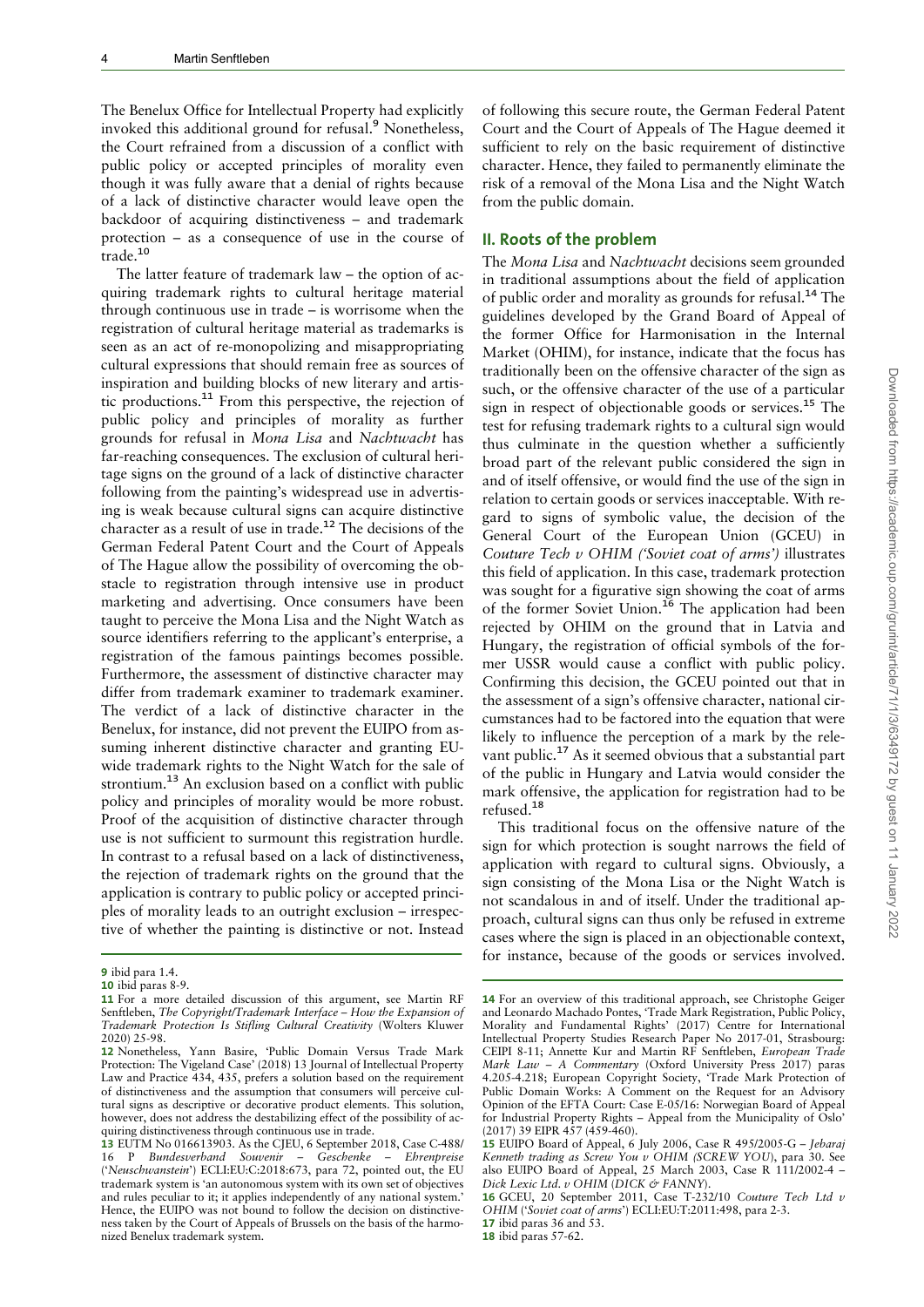An attempt to register a sign derived from Pablo Picasso's famous painting 'Guernica' for the sale of weapons might be such an example where the goods concerned contradict the meaning of the affected cultural sign.<sup>19</sup> As long as the traditional focus on the scandalous nature of the sign as such, or an objectionable context arising from the goods or services, is not abandoned in favour of a more flexible approach, public order and morality can hardly play an effective role with regard to cultural signs.

#### III. Alternative Vigeland approach

A national precursor of a more elastic application of public order and morality can be found in the area of religious signs. In Messias, for example, the German Federal Patent Court denied the registration of the word mark MESSIAS for clothing, shoes and hats. Obviously, the sign as such was not offensive. To pave the way for the application of public order and morality as grounds for refusal, the Court focused on the fact that the trademark registration would lead to commercial use of the religious sign in trade.<sup>20</sup> In *Budha*, the German Federal Patent Court assumed that significant parts of the German public would perceive the word BUDHA (which the trademark applicant sought to register for perfumery, cosmetics, jewellery, watches, clothing, shoes and hats) as a reference to the Buddha as the founder of Buddhism. As the grant of trademark rights would lead to the commercial exploitation of the word 'Budha,' the Court held that the trademark application was contrary to the religious or ethical values of significant parts of the German public. The relevant public would perceive the registration as offensive.<sup>21</sup> The focus, therefore, switched from the offensive nature of the sign to the offensive nature of the registration as a trademark and the subsequent commercialization of the religious sign.

Similar impulses for a broader application of public order and morality as grounds for refusal in cases involving cultural heritage material can follow from the milestone ruling of the EFTA Court in Vigeland. In this case, the EFTA Court was called upon to assess an attempt to register several artworks made by Gustav Vigeland – one of the most eminent Norwegian sculptors – as trademarks. The reason for the initiative to acquire trademark rights was the expiry of the term of copyright protection.<sup>22</sup> The questions referred to the Court came from the Norwegian Board of Appeal for Industrial Property Rights. The Board of Appeal was wondering about the application of several grounds for refusal, including public order and morality.<sup>23</sup> Among other works, the underlying trademark application concerned Vigeland's 'Monolith' (Monolitten) and 'Angry Boy' (Sinnataggen) – popular works which feature prominently in the Vigeland Installation in the centre of Oslo's Frogner Park. Interestingly, the registration initiative had not been taken by a trademark 'troll' seeking to obtain rights to popular artistic works for the sole purpose of threatening users

22 Vigeland (n 1) para 20; Gustav Vigeland died on 12 March 1943.

23 ibid paras 28-30.

with infringement claims and pressing for excessive licence fees without any intention to make genuine use of the works itself.<sup>24</sup> On the contrary, the trademark application had been filed by the Municipality of Oslo. In respect of this remarkable step, Oslo submitted arguments to the EFTA Court which were derived from a distinction between Vigeland's artistic work on the one hand, and the city's commercial marketing efforts on the other. In particular, Oslo argued that '[a]ll of the shapes have been exclusively connected to, and used by or through, the Municipality since the death of Gustav Vigeland in 1943. Many of these shapes are well known and valuable, in particular, due to the efforts and investments made by the Municipality.'<sup>25</sup>

Hence it seems that from the perspective of the Municipality of Oslo the city ought to be entitled to the rights to Vigeland's works – even after the expiry of the copyright – because of the efforts made to ensure that the works became well known. Oslo stated that against this background no other entity could have justifiable interests in the commercial exploitation of Vigeland's works.<sup>26</sup> The Municipality also pointed out that it had specifically been chosen by Gustav Vigeland to administer and safeguard his artistic reputation and memory.<sup>27</sup> Nonetheless, considerations of art custodianship, such as the need to preserve the cultural dimension of Vigeland's works by preventing third parties from attaching undesirable commercial connotations, did not play a central role in the submission to the EFTA Court.<sup>28</sup> Instead, Oslo insisted that 'it should be assessed whether the value and fame of the work are related to characteristics and qualities of the artwork alone, or if the value and renown may be attributed to investments and efforts made by the Municipality.'29

With this strategy, the city of Oslo had little success in its own country. The Norwegian Industrial Property Office remained unimpressed and refused the trademark application on the grounds that Vigeland's works were non-distinctive, descriptive and functional. The shape of the works added substantial value to at least some of the goods, in respect of which registration was sought.<sup>30</sup> Instead of dispelling these concerns, the Board of Appeal decided to supplement the list of grounds for refusal with a further argument. It expressed the view that a trademark registration of works belonging to the cultural heritage may be contrary to public policy or accepted principles of morality, and wondered which factors should inform the decision on these grounds for refusal.<sup>31</sup>

<sup>19</sup> See the discussion of this example by European Copyright Society (n 14) 459-460.

<sup>20</sup> German Federal Patent Court, 2 November 1993, Case 27 W (pat) 85/92, [1994] GRUR 377 – Messias.

<sup>21</sup> German Federal Patent Court, 17 January 2007, Case 28 W (pat) 66/ 06, 5 – Budha.

<sup>24</sup> For a case that has arisen from this practice, see Higher Court of Appeals of Dresden, 4 April 2000, Case 14 U 3611/99, [2001] NJW 615 - Johann Sebastian Bach. The case concerned the registration of the name and portrait of Johann Sebastian Bach as a trade mark for various goods and services, including glassware, porcelain and crockery. While the trade mark proprietor had not commenced using the sign himself, he systematically asserted his trade mark rights against users referring to Johann Sebastian Bach; cf the background information given by Horst-Peter Götting, 'Persönlichkeitsmerkmale von verstorbenen Personen der Zeitgeschichte als Marke' [2001] GRUR 615.

<sup>25</sup> Report for the Hearing, Judge-Rapporteur Baudenbacher, 5 October 2016, Case E-5/16 – Municipality of Oslo ('Vigeland'), para 32.

<sup>26</sup> ibid para 36.

<sup>27</sup> ibid para 36.

<sup>28</sup> ibid paras 31-42.

<sup>29</sup> ibid para 37.

<sup>30</sup> Vigeland (n 1) para 27.

<sup>31</sup> ibid paras 28-30.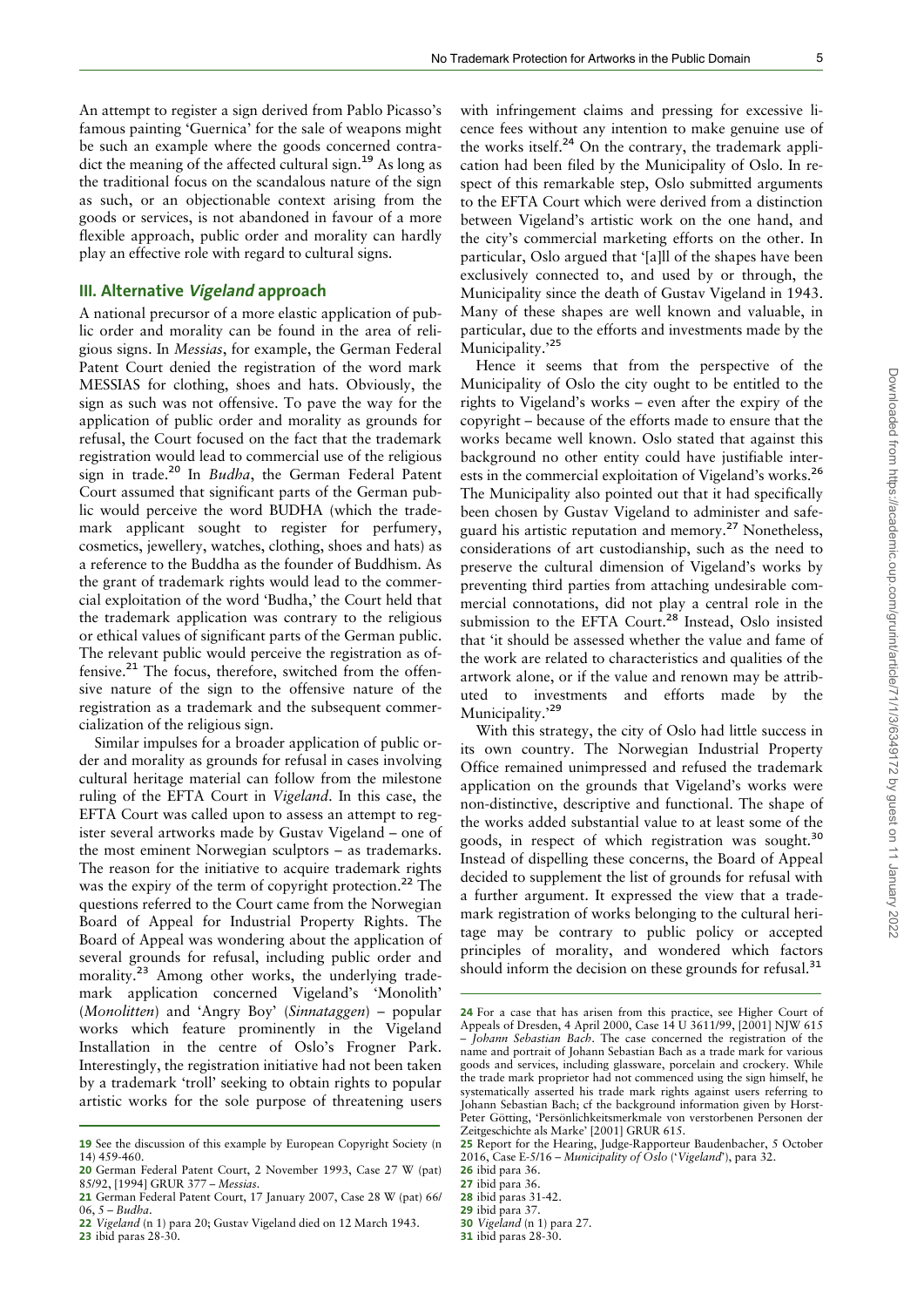Answering this question submitted, the EFTA Court took several important steps towards a more flexible application of public order and morality as grounds for denying trademark rights to cultural signs. First, the EFTA Court stated that for a cultural creation to be part of the public domain, it had to be unencumbered by intellectual property rights.<sup>32</sup> According to the EFTA Court, the legal status of 'absence of individual protection for, or exclusive rights to, a work $^{33}$  is the normal status of literary and artistic works and the period of copyright protection is an anomaly during which the work is withheld from a free and entirely open communication process.<sup>34</sup> Precursors of this approach can be found in the domestic law of EU Member States. The German Federal Constitutional Court, for instance, also held that a work, once published, becomes an independent factor influencing the cultural and intellectual perception of its age, which increasingly evaporates in the process of its communication until the time of protection finally expires.<sup>35</sup>

Second, the EFTA Court clarified the policy objectives which formed the basis of its approach. In the Court's view, the determination of a fixed time frame of copyright protection after which anyone can draw from ideas and creative content of others without limitation served the principles of legal certainty and protection of legitimate expectations.<sup>36</sup> It also served the general interest in 'protecting creations of the mind from commercial greed' and 'ensuring the freedom of the arts.'<sup>37</sup>

Third, the EFTA Court recalled the remarkable development of EU trademark protection in recent years: from a protection system that focused on the protection of consumers against confusion as to origin, to a protection regime that recognized investment in brand development as an independent objective of protection.<sup>38</sup> While explicitly referring to remaining differences in the configuration of copyright and trademark protection,<sup>39</sup> this modern understanding of the trademark system led to a clear articulation of the risk of wrong incentives for investment in cultural heritage grabbing:

> 'The possibility of acquiring distinctiveness through use provided for in Art. 3(3) of the Trade Mark Directive may lead undertakings, which seek to transfer the appeal of formerly copyright protected works to their goods or services, to try to appropriate the work through targeted marketing campaigns.'<sup>40</sup>

39 Vigeland (n 1) para 62.

Therefore, the understanding of trademark law as an incentive and investment scheme – and trademark rights as brand exploitation instruments<sup>41</sup> – yielded the insight that the mere possibility of acquiring distinctiveness through use in trade could lead to rights acquisition strategies aimed at the exploitation of positive cultural connotations attached to cultural signs such as the Mona Lisa and the Night Watch. In line with its earlier reference to the need to protect cultural creations from 'commercial greed,' the Court thus warned against 'targeted marketing campaigns' seeking to derive profit from valuable cultural meanings.<sup>42</sup>

On the basis of these considerations, the EFTA Court finally embarked on a closer inspection of public order and morality as grounds for refusing trademark rights to Vigeland's artworks. In this context, the Court made a first contribution to the further development of public order and morality as grounds for refusal by clearly distinguishing two aspects: a refusal based on grounds of public policy requires an assessment of objective criteria, whereas a refusal based on accepted principles of morality implies the examination of subjective values.<sup>43</sup>

As to the subjective criterion of a conflict with accepted principles of morality, the Court underlined the necessity to examine on a case-by-case basis how the relevant public would perceive the sign at issue. In line with the traditional approach outlined above,<sup>44</sup> the Court posed the question whether Vigeland's works – in and of themselves – would be considered offensive by reasonable

40 ibid para 75. As to the risk of dysfunctional cumulation, see also European Copyright Society (n 14) 458.

41 Kur and Senftleben (n 14) paras 1.29-1.39; Jane C Ginsburg, 'Licensing Commercial Value: from Copyright to Trademarks and Back' in Irene Calboli and Jacques de Werra (eds), The Law and Practice of Trademark Transactions – A Global and Local Outlook (Edward Elgar 2016) 53, 75-77; Martin RF Senftleben, 'The Trademark Tower of Babel – Dilution Concepts in International, US and EC Trademark Law' (2009) 40 IIC 45, 48-49; Lionel Bently, 'From Communication to Thing: Historical Aspects of the Conceptualisation of Trade Marks as Property' in Graeme B Dinwoodie and Mark D Janis (eds), Trademark Law and Theory: A Handbook of Contemporary Research (Edward Elgar 2008) 3, 15-41; Jonathan E Schroeder, 'Brand Culture: Trade marks, Marketing and Consumption' in Lionel Bently, Jennifer Davis and Jane C Ginsburg (eds), Trade Marks and Brands – An Interdisciplinary Critique (Cambridge University Press 2008) 161; Robert G Bone, 'Hunting Goodwill: A History of the Concept of Goodwill in Trademark Law' (2006) 86 Boston University Law Review 547, 549; Jonathan Moskin, 'Victoria's Big Secret: Wither Dilution Under the Federal Dilution Act' (2004) 93 The Trademark Reporter 842-859, 843-844; Graeme B Dinwoodie, 'Trademark and Copyright: Complements or Competitors?' in Jane C Ginsburg and June M Besek (eds), Adjuncts and Alternatives to Copyright – Proceedings of the ALAI Congress June 13- 17, 2001 (Columbia University School of Law 2002) 498, 503-504; Sabine Casparie-Kerdel, 'Dilution Disguised: Has the Concept of Trade Mark Dilution Made its Way into the Laws of Europe?' [2001] EIPR 185, 185-186; Glynn S Lunney, Jr, 'Trademark Monopolies' (1999) 48 Emory Law Journal 367, 437-439; Mark A Lemley, 'The Modern Lanham Act and the Death of Common Sense' (1999) 108 Yale Law Journal 1687, 1694-1698; Ralph S Brown, 'Advertising and the Public Interest: Legal Protection of Trade Symbols' (1999) 108 Yale Law Journal 1619, 1619-1620; Rochelle C Dreyfuss, 'Expressive Genericity: Trademarks as Language in the Pepsi Generation' (1990) 65 Notre Dame Law Review 397, 397-398; Michael Lehmann, 'Die wettbewerbswidrige Ausnutzung und Beeinträchtigung des guten Rufs bekannter Marken, Namen und Herkunftsangaben – Die Rechtslage in der Bundesrepublik Deutschland' [1986] GRUR Int 6, 14-17.

43 ibid paras 84-86. As to the innovative character of the decision, see Geiger and Machado Pontes (n 14) 11-12, who place the judgment in the context of previous EU office practice.

<sup>32</sup> ibid para 66.

<sup>33</sup> ibid para 66.

<sup>34</sup> ibid para 66.

<sup>35</sup> German Federal Constitutional Court, 31 May 2016, Case 1 BvR 1585/13, [2016] GRUR 690 – Sampling, para 87; cf Alexander Peukert, 'Fictitious Commodities: A Theory of Intellectual Property Inspired by Karl Polanyi's Great Transformation' (2019) 29 Fordham Intellectual Property, Media and Entertainment Law Journal 1151, 1180-1181; Julie E Cohen, 'Copyright, Commodification, and Culture: Locating the Public Domain' in Lucie MCR Guibault and P Bernt Hugenholtz (eds), The Future of the Public Domain – Identifying the Commons in Information Law (Kluwer Law International 2006) 121, 154-155; Reinhold Kreile, 'Die Sozialbindung des geistigen Eigentums' in Peter Badura and Rupert Scholz, Festschrift für Peter Lerche zum 65. Geburtstag (CH Beck 1993) 251, 257-258; Paul Kirchhof, Der Gesetzgebungsauftrag zum Schutz des geistigen Eigentums gegenüber modernen Vervielfältigungstechniken (Decker & Müller 1988) 34-35. 36 Vigeland (n 1) para 65.

<sup>37</sup> ibid para 65.

<sup>38</sup> ibid para 72; cf Kur and Senftleben (n 14) paras 1.12-1.39.

<sup>42</sup> Vigeland (n 1) paras 65 and 75.

<sup>44</sup> For an overview, see Geiger and Machado Pontes (n 14) 8-11; Kur and Senftleben (n 14) paras 4.205-4.218; European Copyright Society (n 14) 459-460.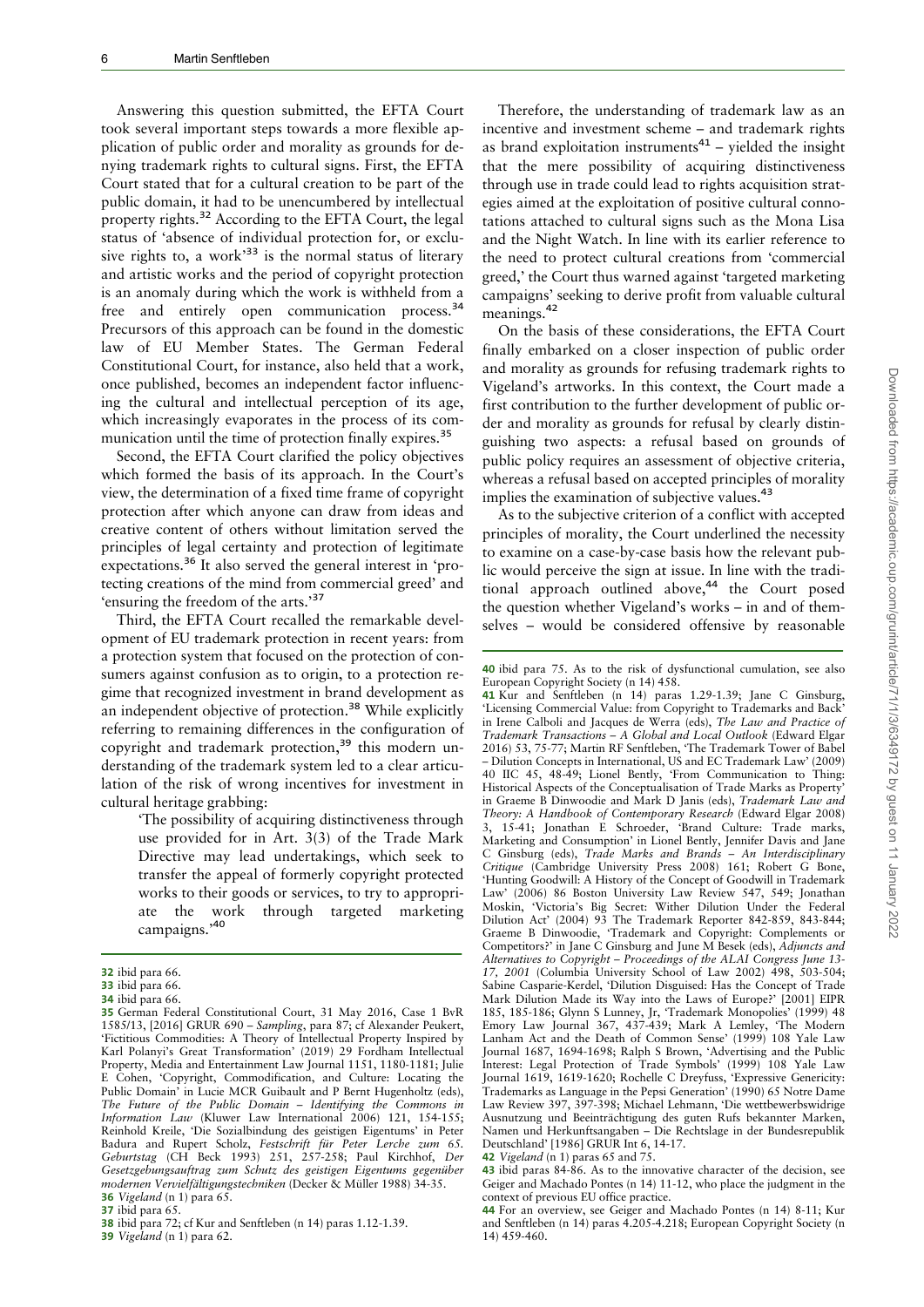consumers with average sensitivity and tolerance thresholds.<sup>45</sup> Quite clearly, this question could be answered in the negative.<sup>46</sup> The EFTA Court, however, went beyond this standard analysis and added an important nuance by holding that 'certain pieces of art may enjoy a particular status as prominent parts of a nation's cultural heritage, an emblem of sovereignty or of the nation's foundations and values. A trade mark registration may even be considered a misappropriation or a desecration of the artist's work, in particular if it is granted for goods or services that contradict the values of the artist or the message communicated through the artwork in question. Therefore, the possibility cannot be ruled out that trade mark registration of an artwork may be perceived by the average consumer in the EEA State in question as offensive and therefore as contrary to accepted principles of morality.'<sup>47</sup>

This addition is remarkable. With this statement, the EFTA Court departed from the traditional focus on the scandalous nature of the sign itself. A refusal based on accepted principles of morality may also follow from a finding that the relevant public perceives the trademark registration of a work of art as offensive.<sup>48</sup> In this way, the EFTA Court substantially broadened the field of application of the ground for refusal. It extended the abovedescribed broader perspective – including the possibility of the public perceiving the registration for use in commerce as offensive – from religious signs<sup>49</sup> to signs with cultural significance.While in the past the offensive nature of the cultural sign or its attachment to scandalous goods or services was decisive,<sup>50</sup> the offensive nature of the attempt to register a cultural sign as a trademark offers an alternative avenue for a refusal based on a conflict with morality in line with the approach taken by the EFTA Court.<sup>51</sup>

As to the second aspect – the objective criterion of a conflict with public policy – the EFTA Court noted that 'public policy' referred to principles and standards regarded to be of a fundamental concern to the state and the whole of society. Therefore, a refusal based on public policy required exceptional circumstances, namely 'a genuine and sufficiently serious threat to a fundamental interest of society.'<sup>52</sup> Nonetheless, the Court saw room for applying this ground for refusal in the context of artwork registrations:

> 'An artwork may be refused registration, for example, under the circumstances that its registration is regarded as a genuine and serious threat to certain fundamental values or where the need to safeguard the public domain, itself, is considered a fundamental interest of society.'<sup>53</sup>

As in the context of accepted principles of morality, the EFTA Court stated that a genuine and serious threat to public policy could follow from the trademark registration of an artwork.<sup>54</sup> The Court thus confirmed the substantial broadening of the scope of the ground for refusal: not only the nature of the sign at issue but also the registration attempt as such can be sufficient to justify a refusal based on public order.

However, the EFTA Court could hardly carry out a more concrete assessment of the situation surrounding the application filed by the Municipality of Oslo. Given the discretion enjoyed by the national authorities in this respect, it was for the Norwegian office and courts to determine whether these requirements were met in the Vigeland case. In fact, the Norwegian Board of Appeal for Industrial Property Rights finally rejected the trademark registration of Vigeland's artworks on the basis of public order considerations. The Board of Appeal saw a conflict with public order arising from the registration of Vigeland's works as trademarks 'due to the signs depicting works of art which hold considerable cultural value to Norwegian society, and partly because the temporal limitation of the copyright protection period pursuant to the Copyrights Act is meant to safeguard fundamental societal considerations ...' 55

The Board of Appeal thus combined two lines of reasoning which the EFTA Court had declared valid in the context of the public order assessment. First, the Board of Appeal held that, because of their significant cultural value, the registration of Vigeland's artworks threatened fundamental values of Norwegian society. Second, the Board stated that the temporal limitation of copyright constituted a fundamental interest of Norwegian society.<sup>56</sup> Offering further support for its refusal of trademark protection, the Board also pointed to unfair competitive advantages that could follow from free riding on the positive reputation which the artworks had already acquired during the term of copyright protection:

> '[n]ot only are there no costs in connection with development of a trademark, but the sign is in itself already known as a work of art and connected to something positive. As a result, there is no need to build consumer recognition of the mark or to generate the positive associations required for reoccurring purchases ...' 57

Finally, the Board made it clear that the intention of art investment and art custodianship did not constitute a legitimate interest in trademark law that could supersede the considerations and fundamental societal interests underlying the limitation of the term of copyright protection.<sup>58</sup>

This final outcome<sup>59</sup> shows that the EFTA Court has provided important exemplary lines of argument in 45 Vigeland (n 1) paras 89-90 and 93.<br>
Wigeland for a more systematic exclusion of cultural 46 ibid para 91

<sup>46</sup> ibid para 91.

<sup>47</sup> ibid para 92.

<sup>48</sup> ibid para 92. For the discussion of a similar concept of 'cultural offensiveness' that has evolved in New Zealand in respect of signs of indigenous peoples, see Susy R Frankel, 'Third-Party Trade Marks as a Violation of Indigenous Cultural Property – A New Statutory Safeguard' [2005] Journal of World Intellectual Property 83, 87-91. 49 Budha (n 21) 5.

<sup>50</sup> Jebaraj Kenneth trading as Screw You v OHIM (n 15) para 30; Dick Lexic Ltd.  $v$  OHIM (n 15).

<sup>51</sup> Vigeland (n 1) para 93; cf Basire (n 12) 435.

<sup>52</sup> Vigeland (n 1) paras 94-96.

<sup>53</sup> ibid para 96.

<sup>54</sup> ibid para 96.

<sup>55</sup> Norwegian Board of Appeal for Industrial Property Rights, 13 November 2017, Cases 16/00148, 16/00149, 16/00150, 16/00151, 16/ 00153 and 16/00154 – Vigeland, para 14.

<sup>56</sup> Vigeland (n 1) para 96.

<sup>57</sup> Vigeland (n 55) para 23.

<sup>58</sup> ibid para 24; cf Basire (n 12) 435.

<sup>59</sup> The Municipality of Oslo did not appeal the decision of the Norwegian Board of Appeal for Industrial Property Rights. The decision of the Board thus remained the final word in the matter.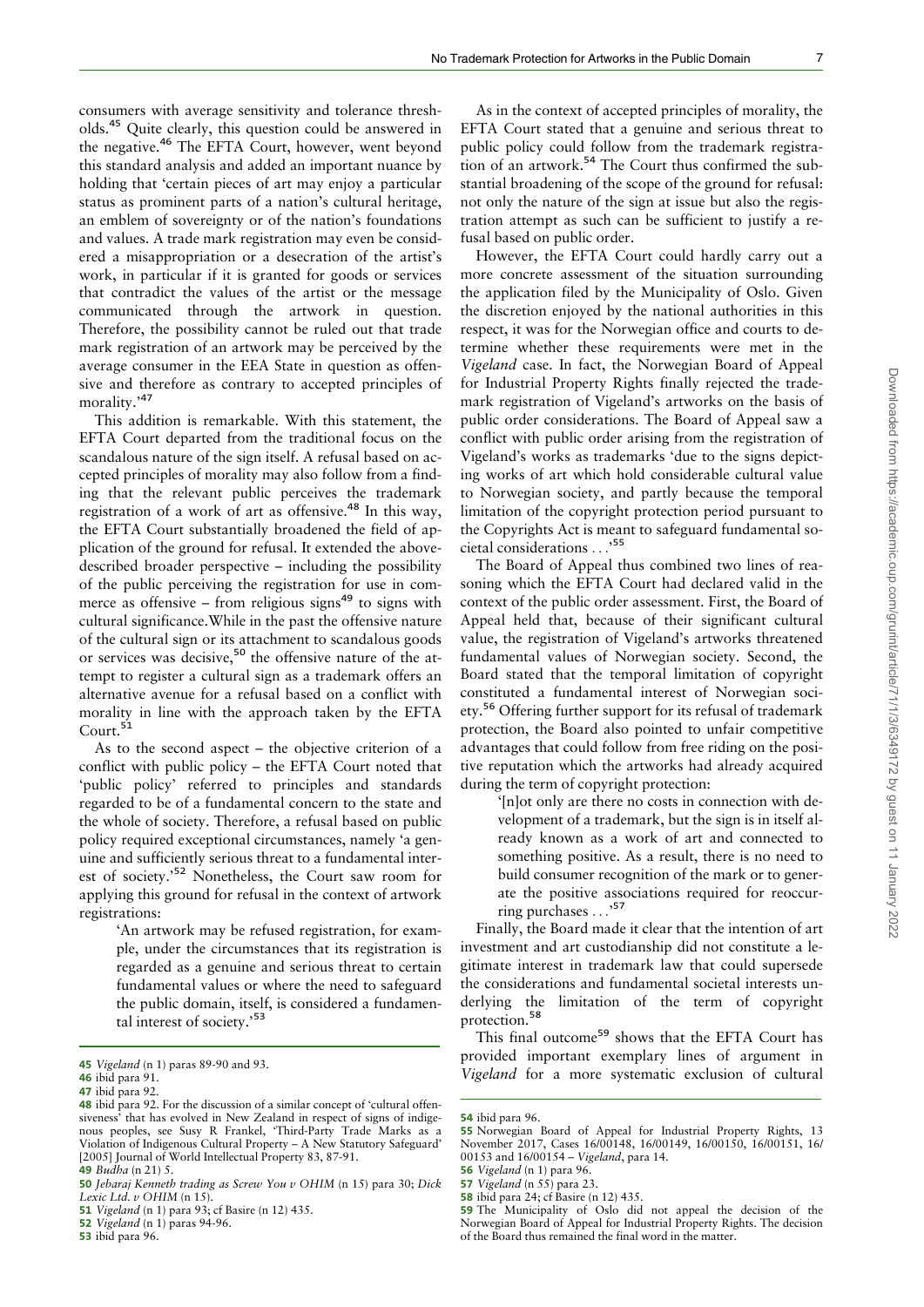heritage material from trademark protection on the basis of public policy or morality. As already pointed out, this solution is more robust and complete than a refusal based on a lack of distinctiveness. The acquisition of distinctive character through use in trade does not affect a refusal based on public order or morality. As the Norwegian Board of Appeal finally qualified the registration of Vigeland's artworks – not the artworks themselves and not the context arising from use in respect of specific goods or services – as contrary to public order, the refusal of trademark rights also applies across the whole spectrum of goods and services. As the focus is on the mere fact of registration for use in commerce, any trademark registration is impermissible regardless of the goods or services involved.

Before embarking on a closer inspection of the refusal arguments which the Vigeland decision offers, it is important to note that the EFTA Court's approach has also drawn criticism. While recognizing the risk of an increasing commercialization of artworks and the potential deterrent effect of allegations of trademark infringement after the grant of protection,<sup>60</sup> Annette Kur considers a denial of trademark rights based on public order or morality unnecessary. In her opinion, the registration as such does not endanger public policies, but the way in which the trademark proprietor exercises his rights.<sup>61</sup> Against this background, she recommends a targeted approach relying on bad faith in cases where the trademark applicant seeks to artificially prolong protection after the expiry of copyright.<sup>62</sup> As to the infringement analysis, she relies on the unwritten requirement of 'use as a mark' to prevent excessive claims.<sup>6</sup>

Both elements of Kur's alternative solution, however, seem inefficient. The bad faith analysis, as conducted by the Court of Justice of the European Union (CJEU), focuses on the trademark owner's intention of making genuine use of an affected artwork in the sense of trademark law: use 'falling within the functions of a trade mark, in particular the essential function of indicating origin ...'.<sup>64</sup> At the registration stage, however, the trademark applicant is not obliged to give evidence of use. Instead, he can acquire trademark rights in the EU by simply registering an artwork as a trademark – with the requirement of genuine use becoming an issue only five years after completion of the registration procedure.<sup>65</sup> In Sky, the CJEU confirmed that trademark applicants were not required 'to indicate or even to know precisely' which use they would make of the mark in the five-year period following registration.<sup>66</sup> Given this configuration of the test, bad faith has proven incapable of preventing trademark registrations even if the trademark applicant could easily be identified as a 'cultural heritage grabber.' In Johann Sebastian Bach, for instance, the Higher Court of Appeals of Dresden found no starting point for a refusal based on

bad faith even though it saw clear indications that signs concerning Johann Sebastian Bach (and various other cultural signs) had been registered for the sole purpose of preventing others from using them and forcing them to enter into licensing agreements – without any true intention of using the signs in trade.<sup>67</sup> As the registration had occurred in 1999 and the case was decided in 2000, an obligation to put the trademarks to genuine use had not arisen yet.

Hence, an approach based on bad faith does not offer a convincing solution. Instead, it gives trademark trolls seeking to exploit cultural heritage material ample room to threaten users with infringement claims.<sup>68</sup> Kur's second argument – a strict gatekeeper requirement of 'use as a mark' – could reduce the trademark proprietor's chances of success in infringement proceedings. The strict gatekeeper criterion which she has in mind against the background of German jurisprudence,<sup>69</sup> however, has not been adopted by the CJEU. Instead of developing a robust requirement of use as a mark, the CJEU follows a flexible approach that opens wide the doors to trademark protection in order to maximize the harmonizing effect of EU trademark law.<sup>70</sup> Considering this development, the proposal to abandon an ex ante approach based on public order and morality in favour of ex post corrections of the infringement analysis is not convincing. It is unclear whether the 'use as a mark' doctrine which Kur recommends will ever evolve in CJEU jurisprudence.<sup>71</sup>

The invocation of public order and morality in Vigeland has also been criticized by Rochelle Dreyfuss. Drawing an analogy between public order/morality exclusions of trademark rights and the outright exclusion of patent protection in cases involving genes and metabolic pathways, diagnostics and fundamental business practices, she arrives at the conclusion that the categorical exclusion of trademark protection for artworks is problematic.<sup>72</sup> More specifically, she fears that the denial of trademark protection based on public order and morality may – depending on the cultural and societal background – differ from country to country, deprive competitors of the legal certainty following from a registration decision in favour of one trader, decrease incentives to develop new language and rhetorical devices, limit branding opportunities that may cross-subsidize literary and artistic productions, and deflect attention away from the need to strengthen defences to infringement in trademark law.<sup>73</sup>

These concerns, however, are unfounded. In the case of universal cultural heritage, such as the Mona Lisa and the Night Watch, trademark offices will have little difficulty in arriving at more or less uniform, corresponding decisions across countries. If the risk of artificially extending

73 Dreyfuss (n 72) 328-329.

<sup>60</sup> Annette Kur, 'Gemeinfreiheit und Markenschutz – Bemerkungen zur Entscheidung des EFTA-Gerichtshofs im Vigeland-Fall' [2017] GRUR 1082, 1084-1086.

<sup>61</sup> ibid 1086.

<sup>62</sup> ibid.

<sup>63</sup> ibid.

<sup>64</sup> CJEU, 29 January 2020, Case C-371/18 Sky and Others ECLI:EU:C:2020:45, para 75; CJEU, 11 June 2009, Case C-529/07 Lindt v Hauswirth ECLI:EU:C:2009:361, para 44.

<sup>65</sup> art 18(1) EUTMR and art 16(1) TMD.

<sup>66</sup> Sky and Others (n 64) para 76.

<sup>67</sup> Johann Sebastian Bach (n 24) 615, 617.

<sup>68</sup> Senftleben (n 11) 407-411.

<sup>69</sup> Kur (n 60) 1086.

<sup>70</sup> Senftleben (n 11) 146-152 and 426-427.

<sup>71</sup> See Kur (n 60) 1086, footnote 46, pointing out that EU-wide agreement on a strict gatekeeper requirement of use as a mark is missing. For a detailed proposal to develop such a robust doctrine, see Senftleben (n 11) 426-47

<sup>72</sup> Rochelle C Dreyfuss, 'Cultural Heritage and the Public Domain: What the US's Myriad and Mayo can Teach Oslo's Angry Boy' in Niklas Bruun and others (eds), Transition and Coherence in Intellectual Property Law: Essays in Honour of Annette Kur (Cambridge University Press 2020) 322, 325-331.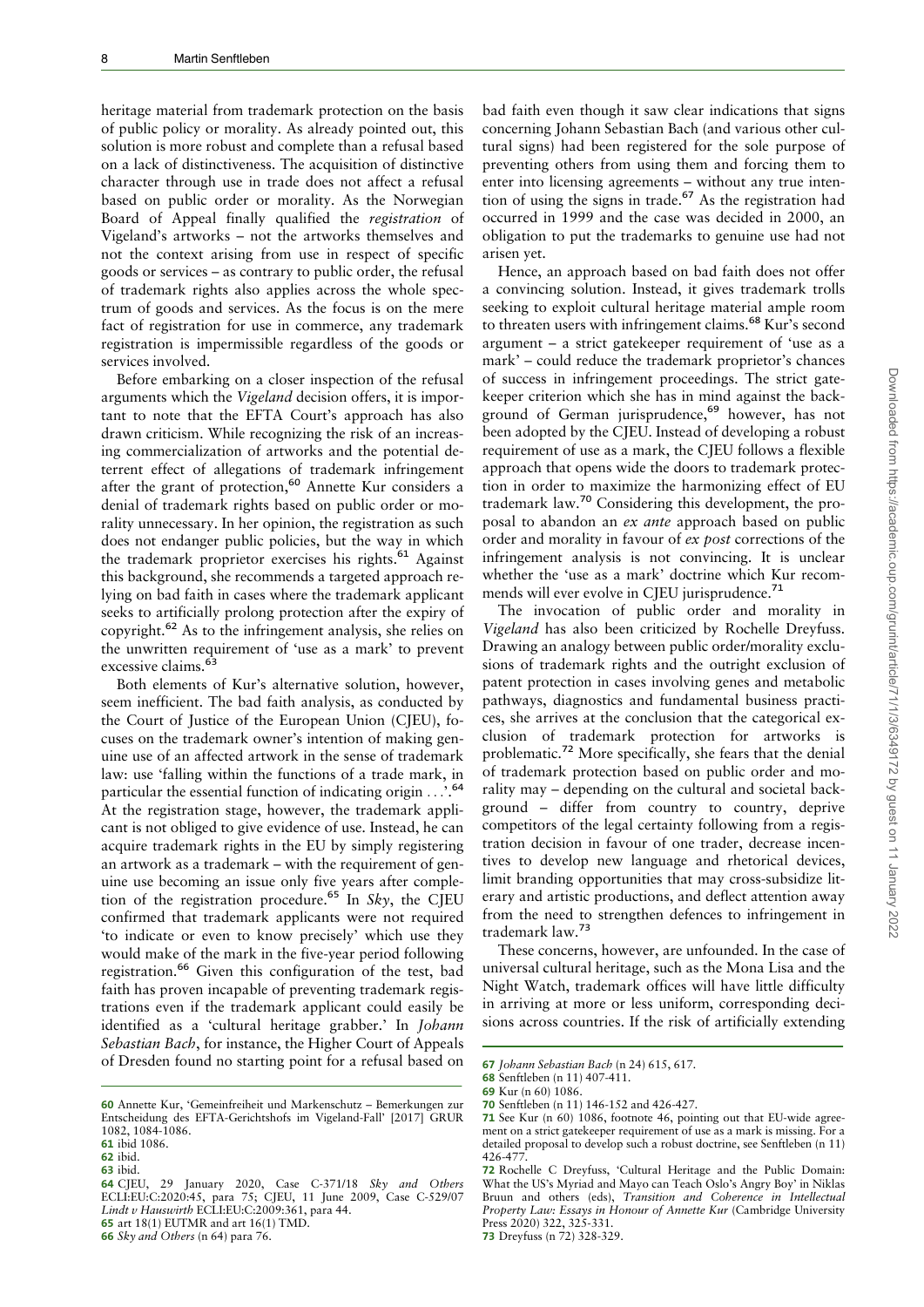protection after copyright expiry and removing artworks from the public domain is recognized as a basis for invoking public order or morality, the application of these grounds for refusal can moreover be grounded in objective facts – the public domain status/the expiry of copyright – that do not depend on a specific cultural or societal background. The legal certainty and incentive arguments which Dreyfuss advances overlook negative effects of the grant of trademark rights. Dreyfuss' analysis conceals the fact that legal certainty and the encouragement of investment following from the grant of trademark rights are highly problematic. By awarding one trader an exclusive trademark right in an artwork, the trademark office encourages this trader to impregnate the artwork with commercial connotations. In the light of sociological insights into literary and artistic creation processes, these commercial connotations are likely to devalue the sign as a basis for cultural follow-on innovation.<sup>74</sup> By awarding an exclusive right, the trademark office, furthermore, gives the trader a stronger position in the communication process surrounding the affected artwork. It offers a control instrument that allows the trader to suppress use by others, in particular use by artists who are risk-averse and likely to refrain from use once they are confronted with a cease-and-desist letter.<sup>75</sup>

Therefore, legal certainty for cultural heritage branding is not desirable. Instead of contributing to new language and rhetorical devices, as Dreyfuss expects, it seriously impedes the remix and reuse of affected artworks in the literary and artistic discourse.<sup>76</sup> Potential opportunities for subsidizing literary and artistic productions can hardly outweigh the broader and more fundamental risk of losing artworks as meaningful reference points for new literary and artistic productions. It also remains unclear why reliance on public order and morality would reduce the need for more robust defences in trademark law. This need arises in particular from the increasing cultural significance of genuine trademarks, such as 'Coca Cola'.<sup>77</sup> It does not depend on the acceptance of artworks as trademarks.

Finally, it is noteworthy that Dreyfuss chooses a doubtful reference point for her entire critique. If trademark law had all the positive effects Dreyfuss describes, it would be high time to offer trademark protection for the genes and metabolic pathways, diagnostics and fundamental business practices that remain underprotected according to her analysis. Interestingly, however, her analysis does not raise the question whether the trademark law doctrine of utilitarian functionality (categorically excluding technical subject matter from trademark protection)<sup>78</sup> should be abandoned to pave the way for the extension of trademark protection to technical knowhow in the public domain, or the perpetuation of protection after the expiry of patent rights.

In sum, the critique of the Vigeland decision only confirms that public order and morality are indispensable tools in the regulation of cultural heritage branding. If public order and morality are not properly developed and cultivated as grounds for refusal, alternative instruments – ranging from distinctiveness and bad faith to 'use as a mark' – are unlikely to yield satisfactory results. Purported advantages of artwork branding, such as clarity about use entitlements and opportunities to invest in the development of commercial connotations, can be unmasked as heavy burdens on artistic creativity that are likely to devalue affected artworks and thwart new literary and artistic creations. Against this background, it is important to explore the full potential of the arguments which the EFTA Court developed to enable a broader application of public order and morality as grounds for refusing trademark rights in cultural heritage material.

## IV. Morality as a ground for refusal after Vigeland

With regard to morality as a ground for refusal, the EFTA Court provided two core arguments for an outright exclusion:

- the relevant public may perceive the registration as a trademark as offensive because certain pieces of art enjoy a 'particular status as prominent parts of a nation's cultural heritage, an emblem of sovereignty or of the nation's foundations and values'<sup>79</sup> (morality ground 1);
- the relevant public may perceive the registration as a trademark as offensive because it would lead to a 'misappropriation or a desecration of the artist's work, in particular if it is granted for goods or services that contradict values of the artist or the message communicated through the artwork in question<sup>580</sup> (morality ground 2).

#### 1. Misappropriation and desecration arguments

At first sight, the latter argument focusing on misappropriation or desecration (morality ground 2) may appear narrow. Quite clearly, the scenario mentioned above – an attempt to register a distinctive element of Pablo Picasso's Guernica for the marketing of weapons – would fall within this category. However, this example also illustrates potential limits of the approach. While consumers may regard the registration in respect of weapons as a desecration of the artwork in the light of the painting's message, the outcome may be different when the trademark application concerns goods and services that do not contradict the values conveyed by the painting. If interpreted strictly, the desecration argument will thus fail in many cases.

However, the EFTA Court used the words 'in particular'<sup>81</sup> to introduce the scenario in which goods or services contradict values communicated through the artwork. This specific example does not prevent the invocation of

<sup>74</sup> Senftleben (n 11) 293-299.

<sup>75</sup> ibid 200-205 and 291-293. 76 ibid 63-67.

<sup>77</sup> ibid 456-459; Dreyfuss (n 41) 397-398, 413 and 418.

<sup>78</sup> art 7(1)(e) EUTMR and art 4(1)(e) TMD; cf CJEU, 23 April 2020, Case C237/19 Gömböc ECLI:EU:C:2020:296, para 34; CJEU, 18 June 2002, Case C-299/99 Philips v Remington ECLI:EU:C:2002:377, para 82; CJEU, 14 September 2010, Case C-48/09 P Lego v Mega Brands ECLI:EU:C:2010:516, paras 45 and 53-58. As to the situation in the US, see U.S. Supreme Court, 20 March 2001, TrafFix Devices v Marketing Displays 532 U.S. 23, 29-34 (2001); Mark P McKenna, '(Dys)Functionality' (2011) 48 Houston Law Review 823, 827-830.

<sup>79</sup> Vigeland (n 1) para 92.

<sup>80</sup> ibid para 92.

<sup>81</sup> ibid para 92.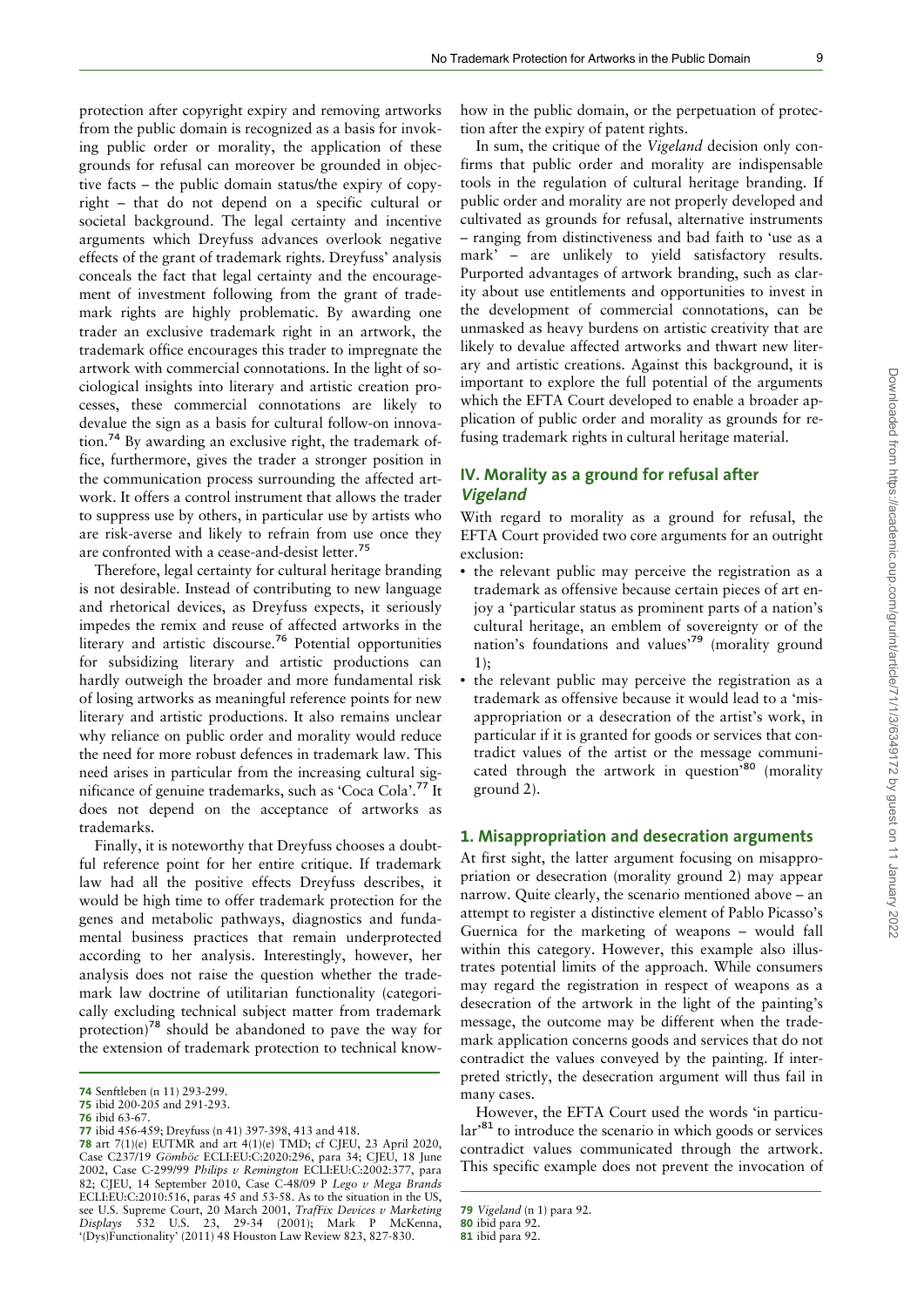the desecration argument in other cases. It does not prevent the use of morality as a ground for refusal when the registration of a cultural sign as a trademark is likely to trigger a redefinition process in the commercial domain  $\frac{1}{100}$  are a resolution process in the commercial domain<br>that is undesirable.<sup>82</sup> Arguably, the attachment of marketing messages blurs a sign's cultural meaning and reduces its potential to serve as a reference point for the discourse in the artistic domain. The original message of the artwork may even be suppressed and lost in the end.<sup>83</sup> In other words, it may be argued that, regardless of the goods and services involved, the grant of trademark rights to cultural heritage material always leads to a desecration of the artist's work, namely the desecration following from the attachment of commercial marketing messages that interfere with the sign's cultural meaning.<sup>84</sup> A trademark registration entails the obligation to make genuine use of the registered sign as a trademark. This, in turn, requires the attachment of commercial marketing messages to the affected sign. The desecration of an artwork is thus inherent in the grant of trademark protection. Viewed from this perspective, the argument applies across all goods and services and has the potential to categorically exclude cultural heritage signs from trademark protection. Consumers may perceive the attachment of marketing messages to cultural heritage material as offensive because it suppresses the sign's cultural meaning and desecrates the artwork in this way.

The second aspect of morality ground 2 – the EFTA Court referred not only to 'desecration' but also to 'misappropriation' of the artist's work<sup>85</sup> – can have a broad exclusionary effect as well. In Shield Mark  $v$  Kist – the CJEU case that concerned an attempt to register, among other signs, the first nine notes of Ludwig van Beethoven's piano piece 'Für Elise' as a trademark -Advocate General Dámaso Ruiz-Jarabo Colomer addressed the misappropriation risk. He expressed the view that it was difficult to accept 'that a creation of the mind, which forms part of the universal cultural heritage, should be appropriated indefinitely by a person to be used on the market in order to distinguish the goods he produces or the services he provides with an exclusivity which not even its author's estate enjoys.'86

In the light of this statement, it is conceivable that consumers with a similar feeling of unease regard the registration of a cultural sign as an offensive misappropriation of the artist's work by third parties who – unlike the author's heirs – do not have a family connection. In this line of reasoning, the ground for refusal, again, applies across the whole spectrum of goods and services and leads to an outright exclusion of trademark protection. At the same time, Colomer's statement may set limits to

85 Vigeland (n 1) para 92.

the misappropriation approach. What if an author's estate itself files the trademark application? Would the close connection with the author legitimize the registration attempt in the eyes of the relevant public? If so, the misappropriation argument would be rendered inapplicable. This, however, need not lead to a trademark registration. The desecration argument offers an alternative basis for an outright exclusion. As other trademark proprietors, the author's estate is bound to make genuine use of the cultural sign once it is registered as a trademark. The registration exposes the affected sign to the risk of desecration as a result of use for commercial marketing purposes. The refusal of trademark rights thus follows from the need to avoid the desecration of the artist's work. The fact that, in this case, the author's estate registers the sign and controls the use in commerce does not eliminate the desecration risk.

On balance, the amalgam of desecration and misappropriation considerations which the EFTA Court applied to establish morality ground 2 can thus have a far-reaching exclusionary effect. It can be a powerful legal instrument to keep cultural signs outside the trademark system. The exclusionary effect will be particularly strong when the commercial redefinition of the sign's meaning in the context of use in trade is qualified as a desecration of the artist's work.

#### 2. Particular national status arguments

Morality ground 1 refers to a scenario where the relevant public finds the trademark registration offensive because the affected sign constitutes a prominent part of a nation's cultural heritage, an emblem of sovereignty or an emblem of a nation's foundations and values.<sup>87</sup> From the outset, this ground for refusal is confined to signs with a particular status. It is incapable of covering all kinds of signs with cultural significance. Nonetheless, practical experiences with cases involving signs that are important national cultural heritage, emblems of sovereignty or emblems of a nation's foundations and values show that there is room for a broader application of this line of argument. In the above-described Nachtwacht case, for instance, the Court of Appeals of The Hague explicitly pointed out that the Night Watch was 'carved in the collective memory of the inhabitants of the Benelux.'<sup>88</sup> Nonetheless, the Court refrained from a refusal based on a conflict with morality and relied on a lack of distinctiveness instead.<sup>89</sup> In fact, this is a missed opportunity. As the painting plays such a prominent role in the collective memory of the Benelux population, it would only have been a small step to assume that Benelux consumers would perceive the registration of the Night Watch – one of the most prominent parts of their cultural heritage – as offensive.

Hence it becomes apparent that trademark judges and examiners are not exhausting the full potential of morality considerations relating to a sign's particular status in the pantheon of a nation's cultural heritage, emblems of sovereignty or symbols of state foundations and societal values. This reluctance is problematic. While the

<sup>82</sup> cf Senftleben (n 11) 293-299.

<sup>83</sup> Katya Assaf, 'Der Markenschutz und seine kulturelle Bedeutung: Ein Vergleich des deutschen mit dem US-amerikanischen Recht' [2009] GRUR Int 1, 2-3; Martin RF Senftleben, 'Der kulturelle Imperativ des Urheberrechts' in Matthias Weller, Nicolai B Kemle and Thomas Dreier (eds), Kunst im Markt – Kunst im Recht (Nomos 2010) 75; Artur Wandtke and Winfried Bullinger, 'Die Marke als urheberrechtlich schutzfähiges Werk' [1997] GRUR 573, 578.

<sup>84</sup> cf Frankel (n 48) 88 and 94, who describes the formal recognition of cultural offensiveness – in the sense of the use of cultural symbols in inappropriate commercial contexts – with regard to symbols of Māori culture in the trademark legislation of New Zealand.

<sup>86</sup> Case C-283/01 Shield Mark v Kist ECLI:EU:C:2003:197, Opinion of AG Colomer, para 52.

<sup>87</sup> Vigeland (n 1) para 92.

<sup>88</sup> Chiever v Benelux-Organisatie voor de Intellectuele Eigendom (n 7) para 12.

<sup>89</sup> ibid paras 8-9.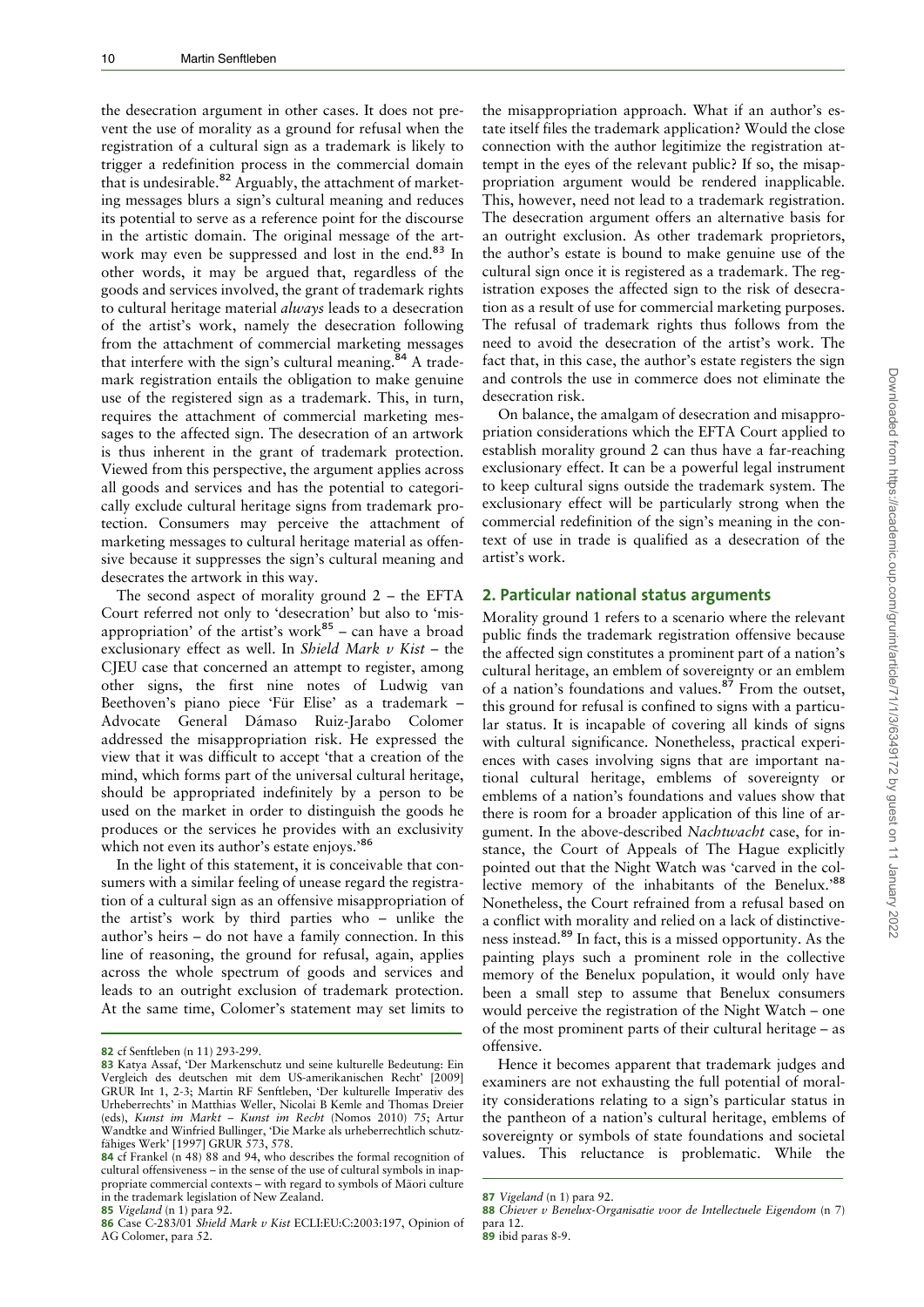aforementioned misappropriation and desecration arguments focus on a sign's meaning in the cultural domain (morality ground 2), the consideration of a sign's status as national cultural heritage, an emblem of sovereignty or a symbol of state foundations and values (morality ground 1) allows the social and political dimension of cultural signs to enter the picture. Taken together, the two categories of morality considerations identified by the EFTA Court offer a broad spectrum of reference points for the inquiry into a conflict with morality.

#### 3. Impact of consumer perception

As the EFTA Court pointed out, however, a conflict with morality is a subjective criterion – subjective in the sense that the perception of reasonable consumers with average sensitivity and tolerance thresholds is decisive.<sup>9</sup> Accordingly, an examiner or judge following in the footsteps of the EFTA Court cannot posit readily that the registration of a given work of art would lead to the misappropriation or desecration of the artist's work. The central question is whether the relevant public would find the registration attempt inacceptable for this reason. In the case of artworks, the necessity to assess the situation through the lens of consumer perception raises further questions about the level of knowledge and sensitivity of the relevant public. Can consumers be expected to recognize the risk of a redefinition and devaluation of cultural signs as a result of use as trademarks? Do consumers have sufficient knowledge of the values and messages underlying affected artworks? Even if these works are not widely known?

In other words, it is important to clarify the reference point for the assessment. Quite clearly, an assessment based on the perception of consumers with sufficient awareness of matters of art and culture may enhance the potential of morality considerations to achieve a categorical exclusion of cultural signs from trademark protection, whereas an assessment based on the perception of consumers who do not care too much about matters of art may reduce this potential and limit the exclusionary effect of the ground for refusal. In practice, the consumer standard that is currently applied in the EU to assess conflicts with accepted principles of morality is the 'reasonable person with average thresholds of sensitivity and tolerance.'<sup>91</sup> According to the CJEU, the assessment from the perspective of this consumer must shed light on the 'fundamental moral values and standards' to which society adheres at the time of assessment: the prevailing 'social consensus.'<sup>92</sup> In Constantin Film, the CJEU emphasized that this determination should not be confined to an abstract assessment of the allegedly scandalous sign. The case concerned an attempt to register the title of the German film 'Fack Ju Göhte' (a phonetic transcription of 'Fuck you, Goethe' in German).<sup>93</sup> Considering the enormous success of the comedy among the German-speaking public and its worldwide educational use by the Goethe

93 ibid para 46.

Institute,<sup>94</sup> the Court insisted on an assessment that included the 'concrete and current social context' to ascertain whether the relevant public found the sign acceptable despite its vulgar nature.<sup>95</sup> As there were no indications that the film title had caused a controversy in Germany or Austria, the CJEU saw no reason to assume a conflict with morality.<sup>96</sup>

Quite clearly, the consideration of the 'concrete and current social context' surrounding a sign allows empirical findings to enter the picture, such as the popularity of a film with a vulgar title and its use by a renowned cultural institution. The consumer standard on which the assessment is to be based, however, is far from empirical reality. The qualification of relevant consumers as 'reasonable' with 'average thresholds of sensitivity and tolerance'<sup>97</sup> indicates that this consumer is a normative fiction. As Graeme Dinwoodie and Dev Gangjee rightly observed with regard to normative connotations of the average consumer in the infringement analysis, 'Itlhe more that the reasonably well-informed and reasonably observant and circumspect consumer is a normative fiction, the greater the scope for the CJEU to create legal rules that establish EU-wide standards. The more empirical that question becomes, then the greater the role of national courts and the more likely that divergent market realities in Europe will result in different outcomes with adverse effects on the creation of an integrated market.'<sup>98</sup>

Applying this insight to the prototype of a reasonable consumer with average sensitivity and tolerance thresholds in morality cases, it can thus be said that the assessment of consumer perception need not depend exclusively on empirical findings. Normative assumptions, such as the undesirability of trademark rights that may hamper the use of cultural heritage material as a basis for new literary and artistic creations,<sup>99</sup> can influence the determination of the degree of sensitivity and tolerance that is ascribed to the relevant consumer. The inclusion of normative considerations in the assessment is not unusual.<sup>100</sup> In La Mafia Franchises, the GCEU had to decide on the offensive nature of a figurative trademark showing a red rose and the slogan 'La Mafia se sienta a la mesa' for restaurant services offered in themed restaurants, clothing and footwear, and business management and organization consultancy services.<sup>101</sup> As the words 'La Mafia' constituted the dominant element of the mark,<sup>102</sup> the analysis focused on the question how the relevant public – reasonable consumers with average sensitivity and tolerance thresholds – would perceive that sign. The GCEU emphasized that the word element 'La Mafia' was understood worldwide as a reference to a criminal organization

102 ibid para 32.

<sup>90</sup> Vigeland (n 1) paras 89-90 and 93; cf CJEU, 27 February 2020, Case  $C240/18$  P Constantin Film v EUIPO ('Fack Ju Göhte') ECLI:EU:C:2020:118, para 42; GCEU, 15 March 2018, Case T-1/17 La Mafia Franchises v EUIPO ECLI:EU:T:2018:146, para 26.

<sup>91</sup> Vigeland (n 1) para 90; Constantin Film v EUIPO (n 90) para 42; La Mafia Franchises v EUIPO (n 90) para 26.

<sup>92</sup> Constantin Film v EUIPO (n  $90$ ) para 39.

<sup>94</sup> ibid para 52.

<sup>95</sup> ibid para 43.

<sup>96</sup> ibid paras 52-53.

<sup>97</sup> ibid para 42.

<sup>98</sup> Graeme B Dinwoodie and Dev S Gangjee, 'The Image of the Consumer in European Trade Mark Law' in Dorota Leczykiewicz and Stephen Weatherill (eds), The Images of the Consumer in EU Law: Legislation, Free Movement and Competition Law (Hart Publishing 2016) 339, 367.

<sup>99</sup> cf Senftleben (n 11) 200-205.

<sup>100</sup> For instance, see the assessment in Couture Tech Ltd  $v$  OHIM (n 16) paras 57-62, where the Court derived a conflict with accepted principles of morality from legislation prohibiting the use of the type of signs for which registration was sought

<sup>101</sup> La Mafia Franchises v EUIPO (n 90) paras 1-3.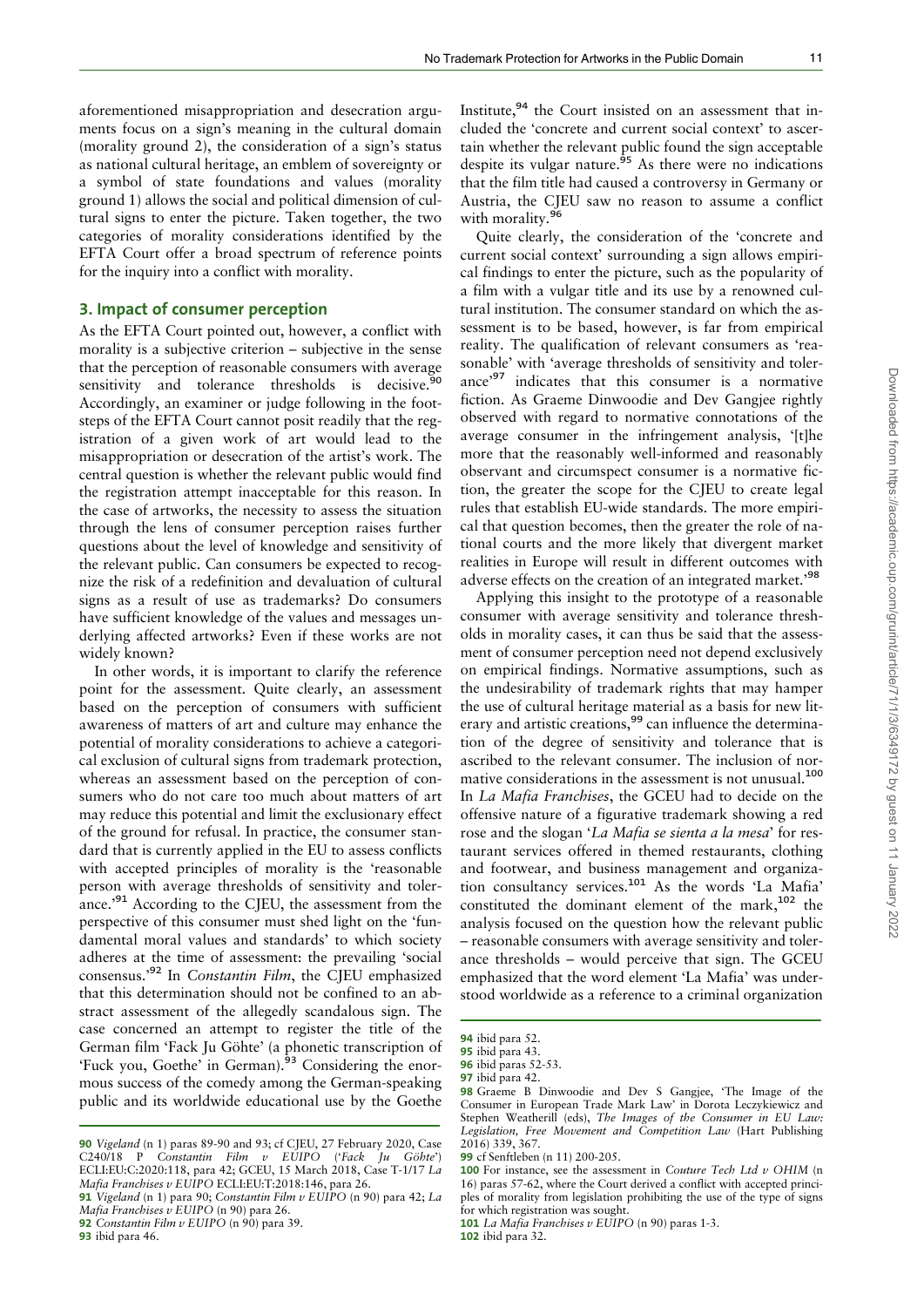involved in illegal activities, such as drug and arms trafficking, money laundering and corruption, and not shying away from intimidation, physical violence and murder.<sup>103</sup> The Court went on to explain that such criminal activities breached the very values on which the EU was founded, in particular the values of respect for human dignity and freedom (Art. 2 of the Treaty on European Union) and the right to life, integrity of the person, liberty and security (Arts. 2, 3 and 6 of the Charter of Fundamental Rights). Those values were indivisible and made up the spiritual and moral heritage of the EU.<sup>104</sup> In sharp contrast to the illicit practices of the criminal organization, the connection with the sentence 'se sienta a la mesa' ('takes a seat at the table' in Spanish), trivialized the violence of Mafia activities by referring to the idea of sharing a meal and thus conviviality and relaxation.<sup>105</sup> Based on these findings and normative considerations, the Court arrived at the conclusion that 'the contested mark, considered as a whole, refers to a criminal organisation, conveys a globally positive image of that organisation and, therefore, trivialises the serious harm done by that organisation to the fundamental values of the European Union [...]. The contested mark is therefore likely to shock or offend not only the victims of that criminal organisation and their families, but also any person who, on EU territory, encounters that mark and has average sensitivity and tolerance thresholds.'<sup>106</sup>

On its merits, the Court thus inferred from normative values reflected in primary EU legislation that the relevant public could not help but find the mark scandalous. In the light of the values at stake, it was inconceivable for the Court that any EU citizen could accept the trademark registration. The way in which the Court dealt with counterarguments pointing to acceptance of references to the Mafia in the creative sector, confirms this impression. The GCEU remained unimpressed by the defence argument that the Mafia was often the subject of fictional accounts in literature and in cinema, and that the registration was not intended to shock or offend, but to allude to the 'Godfather' film series on which the concept of the themed restaurants using the figurative mark was based.<sup>107</sup> The Court dismissed these arguments by stating that the existence of Mafia books and films in no way altered the perception of the harm done by that organization.<sup>108</sup> It thus disregarded starting points for an inquiry into the empirical reality of consumer perception and, instead, relied on normative considerations focusing on the seriousness of the crimes committed by the criminal organization. Arguably, an empirical analysis could have led to a different outcome. Use of Mafia insignia in films and books impacts consumer perception and raises the question whether a reasonable consumer with average sensitivity and tolerance thresholds would place the contested Mafia trademark in the context of the Mafia genre in the creative sector (and find the trademark acceptable), or see a connection with the organization's crimes (and find the trademark inacceptable).

107 ibid paras 39-42.

With regard to the question whether the registration of cultural signs as trademarks gives rise to a conflict with morality, the decision in La Mafia Franchises offers important insights. It shows that normative considerations can play a crucial role. The assessment need not follow the dictates of empirical findings reflecting consumer perception. By contrast, the normative construct of a reasonable consumer with average sensitivity and tolerance thresholds allows judges and examiners to make assumptions about the perception of a contested sign in the light of societal values. Hence, the analysis need not remain limited to the question how flesh and blood consumers actually perceive the sign. Instead, what is decisive is the perception to be expected from the prototype of a reasonable consumer with average sensitivity and tolerance thresholds who knows and cares about overarching societal values. This normative colouring paves the way for a value-based evaluation of cultural signs with the status of important cultural heritage, an emblem of state sovereignty or a symbol of societal foundations and values (morality ground 1). It also offers the opportunity of a value-based assessment when the risk of artwork misappropriation or desecration (morality ground 2) is central to the analysis and the inquiry into consumer perception must address concerns about an undesirable redefinition and devaluation of cultural signs in the commercial domain of trade. The focus on the 'concrete and current social context' in Constantin Film<sup>109</sup> does not preclude the inclusion of normative considerations. As the CJEU also pointed out in Constantin Film, the yardstick for assessing the concrete and current social context remains the 'reasonable person with average thresholds of sensitivity and tolerance.<sup>110</sup> This reasonable person, however, is the 'normative fiction'<sup>111</sup> that offers room for the inclusion of normative considerations, such as sufficient sensitivity regarding the risk of blurring and suppressing the cultural meaning of affected signs through use in product marketing and devaluing them for the discourse in the artistic domain.<sup>112</sup>

## V. Public order as a ground for refusal after Vigeland

In Vigeland, the EFTA Court characterized public order considerations as objective criteria in the sense of not requiring an assessment through the prism of consumer perception.<sup>113</sup> The assessment can thus focus directly on the objective to safeguard the public domain – regardless of whether consumers would find the registration of a cultural sign objectionable. As to relevant public order criteria, the Court provided the following central arguments for an outright exclusion of cultural signs from trademark protection:

• the registration as a trademark would pose a genuine and sufficiently serious threat to 'certain fundamental values,'<sup>114</sup> 'a fundamental interest of society'<sup>115</sup> or 'a

<sup>103</sup> ibid para 35.

<sup>104</sup> ibid para 36.

<sup>105</sup> ibid para 45.

<sup>106</sup> ibid para 47.

<sup>108</sup> ibid para 43.

<sup>109</sup> Constantin Film  $v$  EUIPO (n 90) para 43.

<sup>110</sup> ibid para 42.

<sup>111</sup> Dinwoodie and Gangjee (n 98) 367.

<sup>112</sup> cf Senftleben (n 11) 293-299.

<sup>113</sup> Vigeland (n 1) paras 84-86.

<sup>114</sup> ibid para 96.

<sup>115</sup> ibid para 95.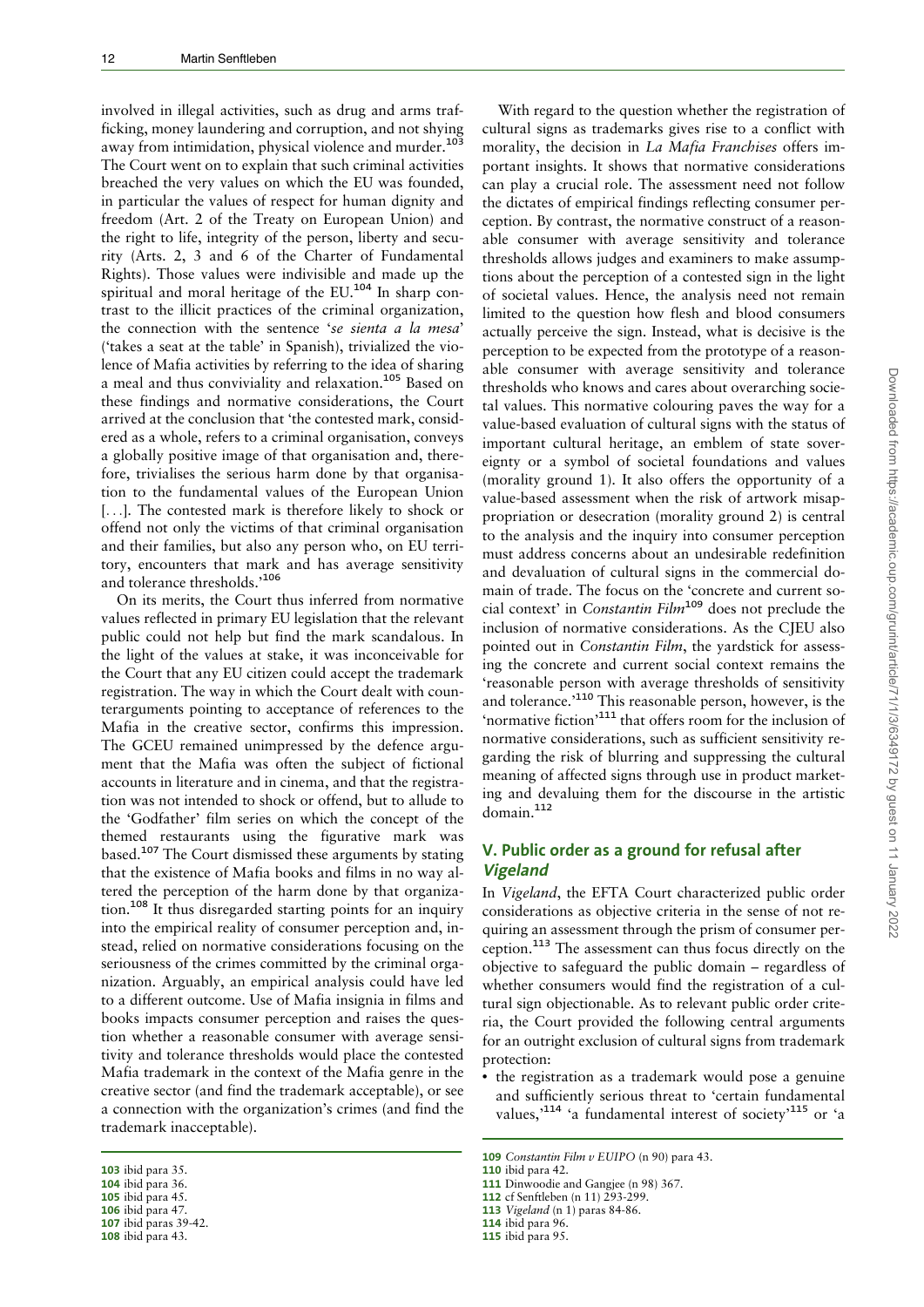fundamental concern to the State and the whole of society<sup> $116$ </sup> (public order ground 1);

• the registration as a trademark would run counter to the need to safeguard the public domain which amounts to a genuine and serious threat if this need 'itself, is considered a fundamental interest of society<sup>-117</sup> (public order ground 2).

As with the morality argument, these lines of reasoning have the potential to effectively achieve a categorical exclusion of cultural signs from trademark protection across the whole spectrum of goods and services.

#### 1. Need to safeguard the public domain

Public order ground 2 – referring to the preservation of the public domain as a fundamental interest of society – directly addresses the cultural concerns at stake. It can be seen as a special case of the broader reference to fundamental interests, values and concerns of society in public order ground 1. On its merits, public order ground 2 deals with a specific scenario where a legal system recognizes the preservation and cultivation of the public domain as a fundamental societal interest in its own right – with the consequence that attempts to reappropriate cultural public domain material on the basis of trademark law, and attempts to prevent literary and artistic works from entering the public domain at the end of copyright protection, automatically give rise to a conflict with this element of ordre public.

As to theoretical groundwork capable of elevating the preservation and cultivation of the public domain to an independent element of public order, Séverine Dusollier explicitly recognized that, in order to immunize the public domain of cultural expressions from renewed commodification on the basis of trademark rights, 'the registration of a trademark should be denied when it would lead to the reconstitution of a monopoly akin to that provided formerly by copyright and preventing use of the work in creative expression. The public interest or general interest could be taken into account as a ground for such a refusal.'<sup>118</sup>

To strengthen the arsenal of legal tools contributing to the preservation of the public domain, Dusollier proposes the qualification of the public domain as a res communis: a legal status that implies the prohibition of 'a recapture of the work as a whole' and guarantees 'collective use of the work' in the sense of an entitlement of each member of the public to use, modify, exploit, reproduce and create new works from public domain material.<sup>119</sup> In the light of the Vigeland decision, a refusal of trademark protection because of a conflict with ordre public appears as a first step in the right direction from this perspective. Commenting on the above-described Mona Lisa decision of the German Federal Patent Court,<sup>120</sup> Wilhelm Nordemann argued for a broad concept of public order, including the entirety of all legally binding laws that are currently in force. As copyright legislation belongs to this

circle of binding laws, Nordemann argued that a trademark proprietor's exclusive right to a work in the public domain had to end where the assertion of the trademark right would run counter to the free use of the public domain material concerned – irrespective of whether the use took place in the private sphere or in commerce.<sup>121</sup> Based on this recognition of copyright's public domain principle as an element of ordre public, Nordemann saw room for limiting the exclusive right of trademark owners in cases where the exercise of this right would impede use in the cultural domain.<sup>122</sup>

Nordemann's broad concept of public order is in line with the concept of 'constitutional order' in the German Constitution (Grundgesetz). Article 2(1) of the German Constitution guarantees a person's general freedom of action.<sup>123</sup> With regard to this fundamental freedom, the German Federal Constitutional Court held that the concept of 'constitutional order' was not confined to the norms of the Grundgesetz or fundamental constitutional principles. It encompassed every legal norm which formally and substantially complied with the Grundgesetz. <sup>124</sup> A person's freedom to act, in other words, falls within the constitutional guarantee of freedom as long as it keeps within the legal framework set by the entirety of legal norms satisfying the requirements of the Constitution. Applying this line of reasoning to the problem of copyright/trademark overlaps, it may be said that the registration of public domain material as a trademark, and the invocation of trademark rights to a cultural sign after the expiry of copyright protection, are illegitimate actions and in conflict with public order because they thwart the public domain principle (limited term of protection) in copyright law – a copyright rule that is formally and substantially in conformity with constitutional norms. This line of argument goes beyond Nordemann's proposal of a mere limitation of trademark rights. It employs public order – understood broadly as a reference to all legally binding laws that comply with a country's constitution – to arrive at an outright exclusion of cultural signs from trademark protection.

With regard to the evident counterargument that not only copyright but also trademark law has the status of legally binding and constitutional legislation, Friedrich Klinkert and Florian Schwab argued convincingly in the German debate about the Mona Lisa decision that, as an

<sup>116</sup> ibid para 94.

<sup>117</sup> ibid para 96.

<sup>118</sup> Séverine Dusollier, 'A Positive Status for the Public Domain' in Dana Beldiman (ed), Innovation, Competition and Collaboration (Edward Elgar 2015) 135, 163. 119 ibid 167.

<sup>120</sup> Mona Lisa (n 6) 1021-1023.

<sup>121</sup> Wilhelm Nordemann, 'Mona Lisa als Marke' [1997] WRP 389, 391; cf also Friedrich Klinkert and Florian Schwab, 'Markenrechtlicher Raubbau an gemeinfreien Werken – ein richtungsweisendes ,,Machtwort"durch den Mona Lisa-Beschluss des Bundespatentgerichts?' [1999] GRUR 1067, 1073; Ralph Osenberg, 'Markenschutz für urheberrechtlich gemeinfreie Werkteile' [1996] GRUR 101, 102-104) For an overview of the debate in Germany, see Artur Geier, Schutzkumulationen (Mohr Siebeck 2015) 158-162.

<sup>122</sup> According to Nordemann (n 121) 391, this limitation would only have effect when the trademark owner seeks to prohibit use in relation to cultural productions, such as use on a book cover. For an approach seeking to establish the public domain principle in international intellectual property law, see Kaya Köklü and Sylvie Nérisson, 'How Public Is the Public Domain? The Perpetual Protection of Inventions, Designs and Works by Trademarks' in Hanns Ullrich and others (eds), TRIPS plus 20 – From Trade Rules to Market Principles (Springer 2016) 561, 573-577.

<sup>123</sup> art 2(1) Grundgesetz, available in English at <[https://www.gesetze](https://www.gesetze-im-internet.de/englisch_gg/)[im-internet.de/englisch\\_gg/](https://www.gesetze-im-internet.de/englisch_gg/)> accessed 19 July 2021, reads as follows: 'Every person shall have the right to free development of his personality insofar as he does not violate the rights of others or offend against the constitutional order or the moral law.'

<sup>124</sup> German Federal Constitutional Court, 16 January 1957, Case 1 BvR 253/56, BVerfGE 6, 32 (37-38), [1957] NJW 297 – Elfes.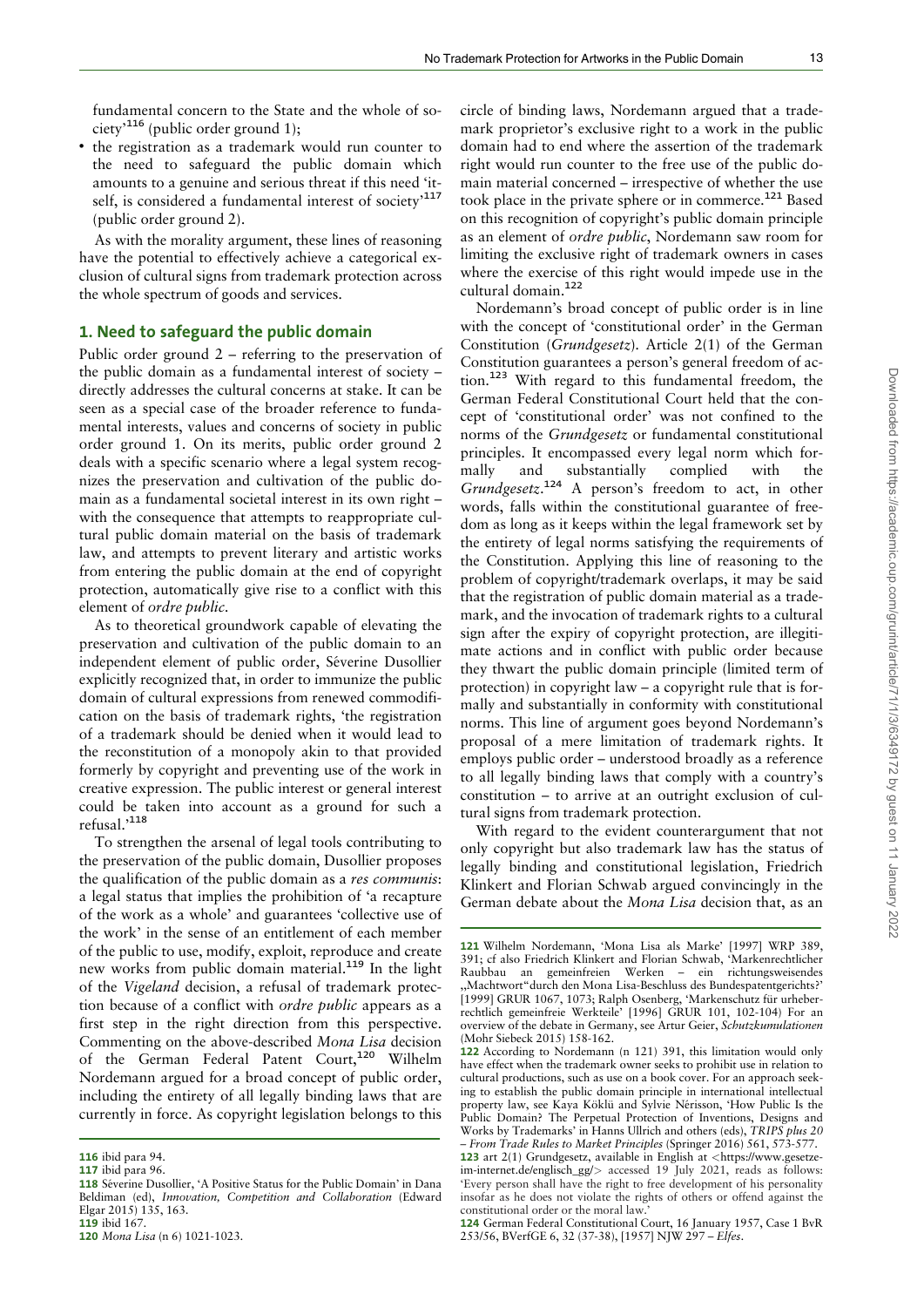absolute ground for refusal in trademark law, a conflict with public order provided room within the trademark system to take account of the public domain principle stemming from copyright law. Given this openness of the trademark system, the recognition of copyright's public domain principle did not presuppose a higher rank of copyright legislation. Deference to copyright's public domain principle in trademark law simply ensured the most harmonious interplay of two sets of laws with the same rank in the norm hierarchy.<sup>125</sup> As use of a broad concept of public order leads to the most consistent calibration of the relationship between copyright and trademark legislation, this solution is better than an interpretation that would neglect the public domain principle when taking registration decisions in trademark law.

Hence, it may be posited that, as a legally binding and constitutional rule, copyright's public domain principle – understood as the obligation to leave the public domain of cultural expressions intact as a basis for artistic discourse,<sup>126</sup> and the obligation to release a literary and artistic work into the public domain in exchange for the enjoyment of exclusive rights during the term of copyright protection – falls within the scope of the concept of public order.

To this day, this argument remains underdeveloped in case law. In Medusa – a decision of the German Federal Supreme Court where the defendant referred to the ancient 'Medusa Rondanini' exhibited in the Glyptothek in Munich to demonstrate that he had not copied Versace's Medusa logo – the Court tersely concluded that the public domain status of a sign did not prevent its use as a trademark. In infringement proceedings, the judge was bound by the office decision to grant trademark rights and could not rely on a sign's public domain status to deny actionable trademark use.<sup>127</sup> In the aforementioned Winston Churchill decision – concerning the registration of Churchill's name and portrait as trademarks for cigars – the Dutch Supreme Court held that, in principle, the unauthorized communication of a portrait to the public may amount to an offence under Art. 35 of the Dutch Copyright Act (Auteurswet, as in force at the time of the decision) and conflict with public order for this reason.<sup>128</sup> Hence, the Court acknowledged that the infringement of a norm of copyright law (Arts. 19 to 21 of the Dutch Copyright Act set forth provisions regulating the protection of portraits) can give rise to a conflict with public order. In the concrete case, however, the requirements for the assumption of an offence were not fulfilled.<sup>129</sup> Moreover, the facts of the case did not offer starting points for the Court to discuss whether an encroachment upon copyright's public domain principle could come into conflict with public order even though the Dutch Copyright Act did not (and still does not) contain

128 Winston Churchill (n 4) 24.

129 ibid 24-25.

criminal provisions seeking to safeguard the quid pro quo underlying the grant of protection.<sup>130</sup>

In U.S. case law, copyright's quid pro quo – copyright protection is granted with the ultimate goal in mind that the protected work will finally enter the public domain and enrich the reservoir of cultural expressions that can serve as the basis of new productions – features more prominently. The U.S. Supreme Court emphasized in Dastar  $v$  Twentieth Century Fox that it was necessary to shield the *quid pro quo* underlying copyright law from the corrosive effect of protection regimes with potentially indefinite rights. In this context, the Court explicitly referred to the 'carefully crafted bargain' that regulated the interplay between the grant of copyright and freedom of use after copyright expiry.<sup>131</sup> In its earlier decision in Graham v John Deere, the U.S. Supreme Court had already recognized the need to preserve the public domain of technical know-how in the context of patent law. According to the Court, Congress may not authorize the issuance of patents whose effects were to remove existing knowledge from the public domain, or restrict free access to materials already available.<sup>132</sup> However, the Court clarified in Eldred v Ashcroft and Golan v Holder that this passage of its earlier decision was not intended to put a categorical ban on legislation that, as a result of an extension of the term of copyright protection, delayed the entry of existing works into the public domain,<sup>133</sup> or restored copyright to works that had already entered the public domain for the purpose of achieving compliance with international minimum standards of copyright protection.<sup>134</sup> The statement made in Graham v John Deere only addressed 'an invention's very eligibility for patent protection.'<sup>135</sup> In Golan v Holder, the U.S. Supreme Court finally concluded that, for the purpose of allowing the U.S. to adhere to the Berne Convention, expand markets for U.S. authors and invigorate protection against copyright piracy abroad, $136$  it was legitimate to remove foreign literary and artistic works from the U.S. public domain by reviving copyright protection.<sup>137</sup>

With regard to the question of whether use of trademark law to re-appropriate public domain material may be qualified as incompatible with public order, this U.S. judicial practice yields mixed results. On the one hand, Eldred  $v$  Ashcroft and Golan  $v$  Holder seem to indicate that the Supreme Court may accept a delay in public domain enrichment and the removal of cultural signs from the public domain.<sup>138</sup> On the other hand, it must not be overlooked that these decisions concerned the grant of an extended or revived term of copyright protection. Hence, the basic principle of a limited term of protection was not

- 137 ibid 315-321 and 328-329.
- 138 cf Dusollier (n 118) 154-157.

<sup>125</sup> Klinkert and Schwab (n 121) 1070-1071.

<sup>126</sup> As to underlying copyright theory, see John Locke, Two Treatises of Government (3rd edn, Awnsham and John Churchill 1698) book II chapter 5 § 27; Wendy J Gordon, 'A Property Right in Self-Expression: Equality and Individualism in the Natural Law of Intellectual Property' (1993) 102 Yale Law Journal 1533, 1562-1564.

<sup>127</sup> German Federal Supreme Court , 24 November 2011, Case I ZR 175/09, paras 19-20 – Medusa.

<sup>130</sup> For a rejection of the public order argument in the Benelux context, see Vinciane Vanovermeire, 'Inschrijving als merk van een in het publiek domain gevallen werk' in Alexandre Cruquenaire and Séverine Dusollier (eds), Le Cumul des droits intellectuels (Larcier 2009) 177, 180-183.

<sup>131</sup> U.S. Supreme Court, 2 June 2003, Dastar v Twentieth Century Fox 539 U.S. 23 (2003), 33-34.

<sup>132</sup> U.S. Supreme Court, 21 February 1966, Graham v John Deere Co. 383 U.S. 1, 5-6 (1966).

<sup>133</sup> U.S. Supreme Court, 15 January 2003, Eldred v Ashcroft 537 U.S. 186, 202 (2003).

<sup>134</sup> U.S. Supreme Court, 18 January 2012, Golan v Holder 565 U.S. 302, 321 (2012).

<sup>135</sup> ibid 321.

<sup>136</sup> ibid 324.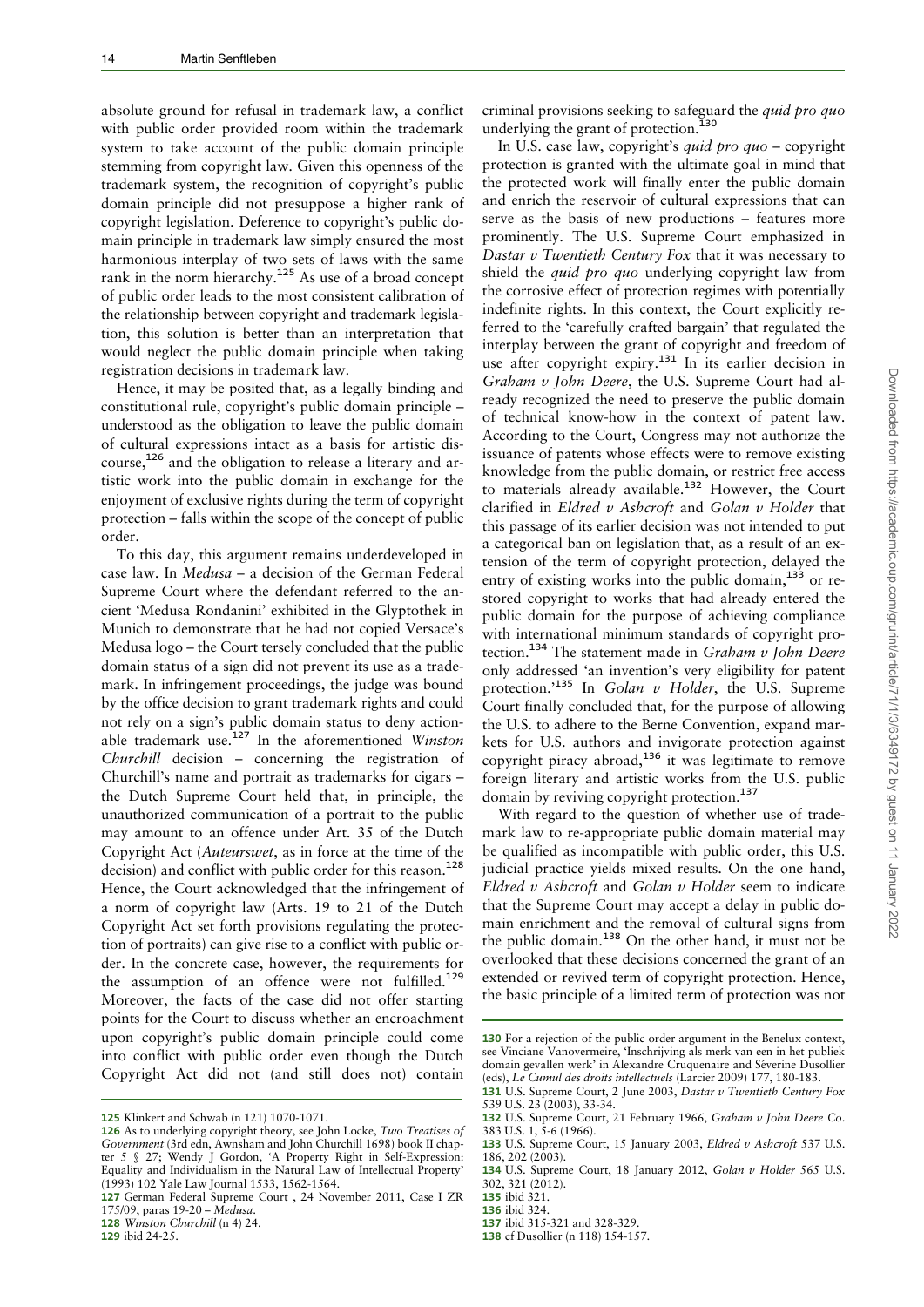at issue. Neither Eldred nor Golan addressed potential threats to public order that may arise from the grant of indefinitely renewable trademark rights. In respect of a trademark scenario with potentially perpetual protection, the concerns about an erosion of copyright's 'carefully crafted bargain<sup>'139</sup> which the Court expressed in *Dastar v* Twentieth Century Fox may finally prevail.<sup>140</sup> Moreover, it is noteworthy that the inquiry into a conflict with public order is one of the questions that informs the decision on a sign's eligibility for trademark protection. Even if the passage taken from Graham  $v$  John Deere was only meant to address 'an invention's very eligibility for patent protection,'<sup>141</sup> this specific focus does not render it inapplicable in a trademark scenario. By contrast, it is the very purpose of the public order inquiry to clarify whether cultural signs can be deemed eligible for trademark protection. In combination with Dastar, the decision in Graham  $v$  John Deere may thus serve as a basis for holding that the grant of trademark rights whose effects are to remove cultural signs from the public domain conflicts with public order because they undermine copyright's carefully crafted bargain.<sup>142</sup> Therefore, U.S. case law offers starting points for the recognition of the preservation and cultivation of the public domain as elements of ordre public.

In the EU, similar reference points can be found in CJEU judicial practice. To preserve the public domain of technical knowledge, the Court held in Philips  $v$ Remington that it was a legitimate aim to prevent individuals from using the 'registration of a mark in order to acquire or perpetuate exclusive rights relating to technical solutions.<sup>5143</sup> In Hauck v Stokke, the Court recognized the more general objective to prevent the exclusive and permanent right which a trademark confers 'from serving to extend indefinitely the life of other rights which the EU legislature has sought to make subject to limited periods.'<sup>144</sup> As copyright constitutes such a right with a limited term of protection, Hauck v Stokke can be seen as groundwork for a CJEU decision in which the Court invokes public order considerations to exclude cultural signs from trademark protection.<sup>145</sup>

Admittedly, the CJEU explicitly recognized in Butterfly Music and Flos that the introduction of a harmonized 70 year term of copyright protection<sup>146</sup> in the EU may have the effect of 'protecting afresh works or subject matter

which had entered the public domain.<sup>147</sup> Like the U.S. Supreme Court in Eldred  $v$  Ashcroft and Golan  $v$ Holder,<sup>148</sup> the CJEU thus accepted inroads into the public domain to achieve overarching policy goals, in particular EU harmonization and internal market objectives.<sup>149</sup> This judicial practice, however, need not prevent the Court from generalizing the public domain rationale known from Philips  $v$  Remington and Hauck  $v$  Stokke. Like the U.S. decisions, Butterfly Music and Flos only concerned the extension and restoration of a limited term of copyright protection – without questioning the basic principle of a limited term as such.<sup>150</sup> Trademark law, however, offers potentially perpetual protection. The grant of trademark rights would undermine copyright's public domain principle altogether. With regard to this more fundamental assault on the public domain, the CJEU remains free to take measures on the basis of the concerns expressed in Philips  $v$  Remington and Hauck  $v$  Stokke, and qualify the acquisition of indefinitely renewable trademark rights as incompatible with public order.

Like U.S. case law, the judicial practice of the CJEU thus offers starting points for the inclusion of the preservation and cultivation of the public domain in the circle of public order considerations that can lead to a categorical exclusion of cultural signs from trademark protection. Against this background, the Vigeland decision of the EFTA Court can pave the way for a new approach. Highlighting the possibility of recognizing the need to safeguard the public domain as a fundamental interest of society,<sup>151</sup> it may inspire decisions that invoke public order as a ground for refusing trademark rights to cultural signs.<sup>152</sup> As explained, the Norwegian Board of Appeal for Industrial Property Rights has already given an example of this new approach. The Board qualified the attempt to register Vigeland's sculptures as being contrary to public order because of the considerable cultural value of the artworks and the fundamental societal considerations underlying the temporal limitation of copyright protection.<sup>153</sup> This final word in the Vigeland case demonstrates the effectiveness of public order ground 2 as a means to keep cultural signs outside the trademark system: the scenario where a legal system recognizes the preservation and cultivation of the public domain, in and of itself, as a fundamental interest of society.

147 CIEU, 29 June 1999, Case C-60/98 Butterfly Music ECLI:EU:C:1999:333, para 18-20; CJEU, 27 January 2011, Case C-168/ 09 Flos ECLI:EU:C:2011:29, para. 42.

<sup>139</sup> U.S. Supreme Court, 2 June 2003, Dastar v Twentieth Century Fox 539 U.S. 23 (2003), 33-34.

<sup>140</sup> cf Irene Calboli, 'Overlapping Trademark and Copyright Protection: A Call for Concern and Action' [2014] Illinois Law Review Slip Opinion 25, 32-33.

<sup>141</sup> U.S. Supreme Court, 18 January 2012, Golan v. Holder 565 U.S.  $302.321(2012)$ .

<sup>142</sup> cf the corresponding lines of reasoning in U.S. Supreme Court, 21 February 1966, Graham v John Deere Co. 383 U.S. 1, 5-6 (1966), and U.S. Supreme Court, 2 June 2003, Dastar v Twentieth Century Fox 539 U.S. 23 (2003), 33-34.

<sup>143</sup> Philips v Remington (n 78) para 82.

<sup>144</sup> CJEU, 18 September 2014, Case C-205/13 Hauck v Stokke ECLI:EU:C:2014:2233, paras 19-20.

<sup>145</sup> cf Antoon A Quaedvlieg, 'Overlap/Relationships Between Copyright and Other Intellectual Property Rights' in Estelle Derclaye (ed), Research Handbook on the Future of EU Copyright (Edward Elgar 2006) 479, 511-512, discussing the 'public interest in ending protection' (emphasis in the original text) and whether the CJEU could recognize 'a reflex on trademark law.'

<sup>148</sup> U.S. Supreme Court, 15 January 2003, Eldred v Ashcroft 537 U.S. 186, 202 (2003); U.S. Supreme Court, 18 January 2012, Golan v Holder 565 U.S. 302, 321 (2012).

<sup>149</sup> Butterfly Music (n 147) paras 9-10 and 24; Flos (n 147) para 42.

<sup>150</sup> Butterfly Music (n 147) paras 18-20; Flos (n 147) paras 43 and 46. 151 Vigeland (n 1) para 96.

<sup>152</sup> Martin RF Senftleben, 'Vigeland and the Status of Cultural Concerns in Trade Mark Law – The EFTA Court Develops More Effective Tools for the Preservation of the Public Domain' (2017) 48 IIC 683, 716-717. As to experiences in New Zealand with a concept of 'cultural offensiveness' that covers traditional cultural expressions, cf Michael Handler, 'Australia and the South Pacific' in Martin RF Senftleben (ed), Study on Misappropriation of Signs, WIPO Document CDIP/9/INF/5, Geneva: World Intellectual Property Organization 2012, 232 (242); Susy R Frankel, 'Trademarks and Traditional Knowledge and Cultural Intellectual Property' in Graeme B Dinwoodie and Mark D Janis (eds), Trademark Law and Theory: a Handbook of Contemporary Research (Edward Elgar Publishing 2008) 433, 455-456; Frankel (n 48) 90-93.

<sup>153</sup> Vigeland (n 55) para 14.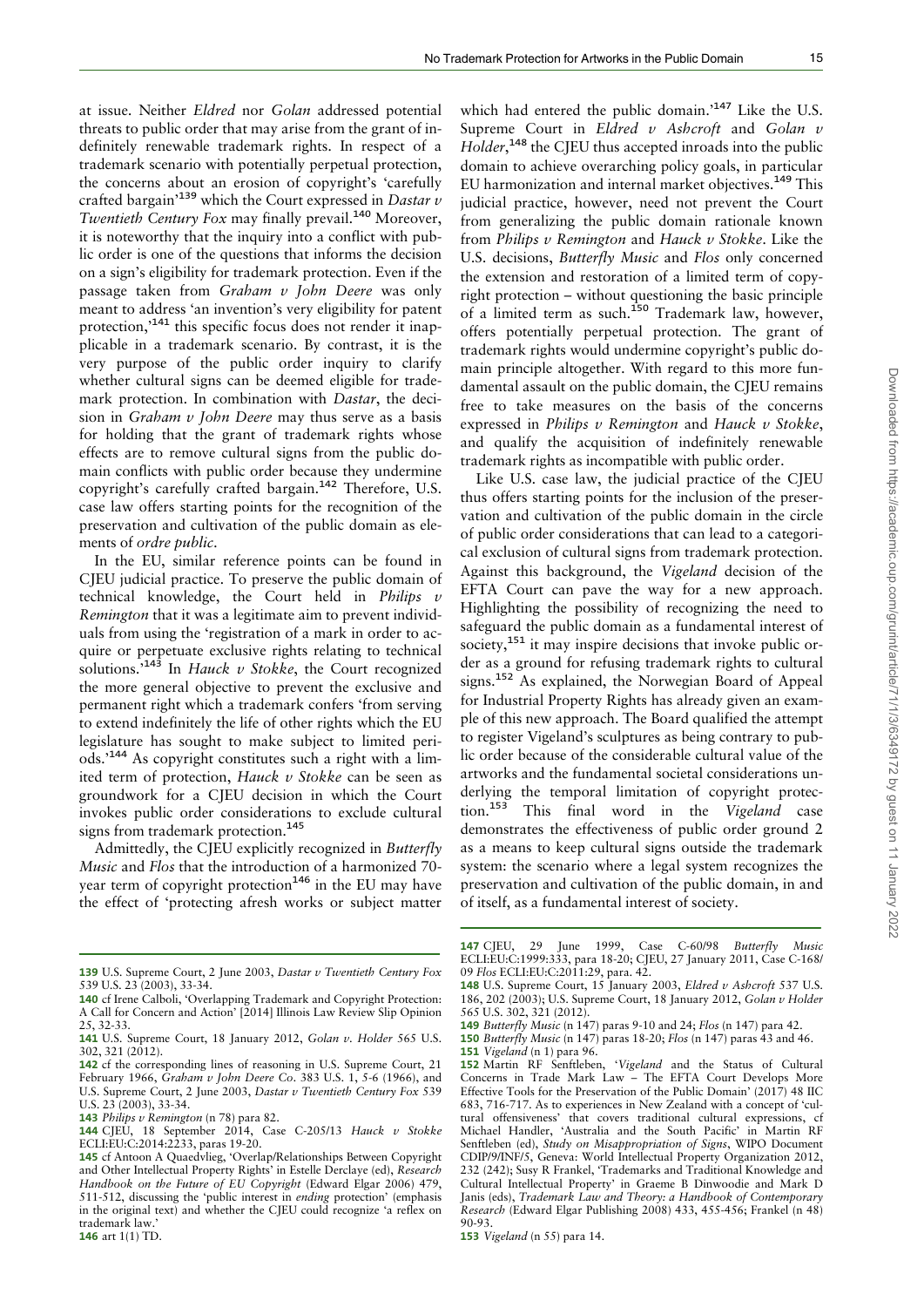### 2. Threat to fundamental values, interests or concerns

As explained above, however, public order ground 2 is a special case of the broader, more general public order ground 1: the scenario where a trademark registration poses a genuine and sufficiently serious threat to 'certain fundamental values,'<sup>154</sup> 'a fundamental interest of society'<sup>155</sup> or 'a fundamental concern to the State and the whole of society.'<sup>156</sup> If a legal system does not recognize the need to safeguard the public domain, in and of itself, as a fundamental interest of society, other values, interests or concerns can thus still support a refusal based on a conflict with public order. The objective to prevent unfair free-riding on positive connotations which signs may have as a result of their evolution in the cultural domain,<sup>157</sup> for instance, can be placed in the broader context of society's fundamental interest in undistorted competition.<sup>158</sup>

In addition to these considerations relating to the prevention of unfair competitive advantages, the fundamental interest in freedom of expression enters the picture.<sup>159</sup> A copyright owner who seeks to artificially prolong the term of copyright exclusivity on the basis of trademark law withholds her cultural creation from the public domain and deprives subsequent generations of authors of the freedom to remix this creation without exposure to a potential trademark infringement claim. From this perspective, it is unfair to use trademark law to escape the obligation to release literary and artistic works in their entirety into the public domain when copyright expires. A copyright owner pursuing this evergreening strategy seeks to deprive second authors of the freedom of remix which she enjoyed herself when making the literary and artistic work at issue. A comparable scenario arises when a third party adopts cultural heritage material in the public domain as a trademark and removes it from the public domain by acquiring trademark rights. Once trademark protection is granted, use of affected cultural expressions is no longer as free as it was before. The risk of potential trademark infringement is hanging above use made of affected cultural creations like the sword of Damocles. From the perspective of freedom of expression, the scenario in which an artwork belongs to the public domain and is entirely free, is clearly preferable over a situation where trademark rights are granted and artists are exposed to the risk of an infringement claim.<sup>160</sup> Given the human rights dimension and the fundamental importance of freedom of expression to society, it seems justified to apply public order as a ground for refusal to eliminate the risk of inroads into freedom of expression.<sup>161</sup>

#### VI. Conclusion

On balance, the public order and morality arguments following from the Vigeland decision of the EFTA Court have a remarkable potential to support an outright exclusion of cultural heritage material, such as the Mona Lisa, the Night Watch, the Angry Boy and the Monolith, from trademark protection. Based on a normative understanding of the consumer prototype used for the assessment of conflicts with morality, applicable sensitivity and tolerance thresholds can be aligned with cultural concerns to a large extent. As the GCEU decision in La Mafia Franchises indicates, morality arguments are particularly strong when fundamental values are associated with the cultural heritage sign at issue. Morality considerations

161 cf the debate on how to reconcile trademark protection with freedom of expression. See Łukasz Żelechowski, 'Invoking freedom of expression and freedom of competition in trade mark infringement disputes: legal mechanisms for striking a balance' (2018) 19 ERA Forum 115, 115-135; Martin RF Senftleben, 'Free Signs and Free Use – How to Offer Room for Freedom of Expression within the Trademark System' in Christophe Geiger (ed), Research Handbook on Human Rights and Intellectual Property (Edward Elgar 2015) 354; Lisa P Ramsey and Jens Schovsbo, 'Mechanisms for Limiting Trade Mark Rights to Further Competition and Free Speech' (2013) 44 IIC 671; Ilanah Simon Fhima, 'Trade Marks and Free Speech' (2013) 44 IIC 293; Wolfgang Sakulin, Trademark Protection and Freedom of Expression – An Inquiry into the Conflict between Trademark Rights and Freedom of Expression under European Law (Kluwer Law International 2010); Christophe Geiger, 'Marques et droits fondamentaux' in Christophe Geiger and Joanna Schmidt-Szalewski (eds), Les défis du droit des marques au 21<sup>e</sup> siècle/ Challenges for Trademark Law in the  $21^{st}$  Century (Litec 2010) 163; Robert Burrell and Dev Gangjee, 'Trade Marks and Freedom of Expression: A Call for Caution' (2010) 41 IIC 544; Mohammad Nasser, 'Trade Marks and Freedom of Expression' (2009) 40 IIC 188; Rochelle C Dreyfuss, 'Reconciling Trademark Rights and Expressive Values: How to Stop Worrying and Learn to Love Ambiguity' in Graeme B Dinwoodie and Mark D Janis (eds), Trademark Law and Theory: A Handbook of Contemporary Research (Edward Elgar Publishing 2008) 261; Christophe Geiger, 'Trade Marks and Freedom of Expression – the Proportionality of Criticism' (2007) 38 IIC 317; Lisa P Ramsey, 'Free Speech and International Obligations to Protect Trademarks' (2010) 35<br>Yale Journal of International Law 405: Katia Weckström. The Yale Journal of International Law 405; Katja Weckström, Lawfulness of Criticizing Big Business: Comparing Approaches to the Balancing of Societal Interests Behind Trademark Protection' (2007) 11 Lewis & Clark Law Review 671; Pratheepan Gulasekaram, 'Policing the Border Between Trademarks and Free Speech: Protecting Unauthorized Trademark Use in Expressive Works' (2005) 80 Washington Law Review 887; Pierre N Leval, 'Trademark: Champion of Free Speech' (2004) 27 Columbia Journal of Law and the Arts 187; Kerry L Timbers and Julia Huston, 'The "Artistic Relevance Test" Just Became Relevant: the Increasing Strength of the First Amendment as a Defense to Trademark Infringement and Dilution' (2003) 93 The Trademark Reporter 1278; Keith Aoki, 'How the World Dreams Itself to be American: Reflections on the Relationship Between the Expanding Scope of Trademark Protection and Free Speech Norms' (1997) 17 Loyola of Los Angeles Entertainment Law Journal 523; Dreyfuss (n 41) 415-418.

<sup>154</sup> Vigeland (n 1) para. 96.

<sup>155</sup> ibid para 95.

<sup>156</sup> ibid para 94.

<sup>157</sup> For a more detailed discussion of this argument, see Senftleben (n 11), 290-291.

<sup>158</sup> Modern concepts of undistorted, fair competition recognize, besides the traditional protection of competitors and consumers, the public interest in the efficient functioning of competition – in the sense of a protection of market participants' freedom of action and decision; cf Marcus Höpperger and Martin RF Senftleben, 'Protection Against Unfair Competition at the International Level – The Paris Convention, the 1996 Model Provisions and the Current Work of the World Intellectual Property Organization' in Reto M Hilty and Frauke Henning-Bodewig (eds), Law Against Unfair Competition – Towards a New Paradigm in Europe?, MPI Studies on Intellectual Property, Competition and Tax Law, Vol 1 (Springer 2007) 61, 74-76; Frauke Henning Bodewig, 'A New Act Against Unfair Competition in Germany' (2005) 36 IIC 421, 425-426; Ansgar Ohly, 'Das neue UWG - Mehr Freiheit für den Wettbewerb?' [2004] GRUR 889, 894-896; Eike Ullmann, 'Das Koordinatensystem des Rechts des unlauteren Wettbewerbs im Spannungsfeld von Europa und Deutschland' [2003] GRUR 817, 821. 159 arts 11 and 13 CFR; art 10 ECHR; cf s 3.1. See the discussion of freedom of expression as guiding principles for the development of EU trademark law by Martin RF Senftleben and others, 'The Recommendation on Measures to Safeguard Freedom of Expression and Undistorted Competition: Guiding Principles for the Further Development of EU Trade Mark Law' (2015) 37 EIPR 337. As to the general potential of fundamental rights to ensure an appropriate calibration of intellectual property protection, see the groundwork laid by Christophe Geiger, 'Fundamental Rights, a Safeguard for the Coherence of Intellectual Property? (2004) 35 IIC 268; Christophe Geiger, '"Constitutionalising" Intellectual Property Law? The Influence of Fundamental Rights on Intellectual Property in the European Union' (2006) 37 IIC 371.

<sup>160</sup> For a discussion of the chilling effect of trademark protection, see Senftleben (n 11) 200-205.